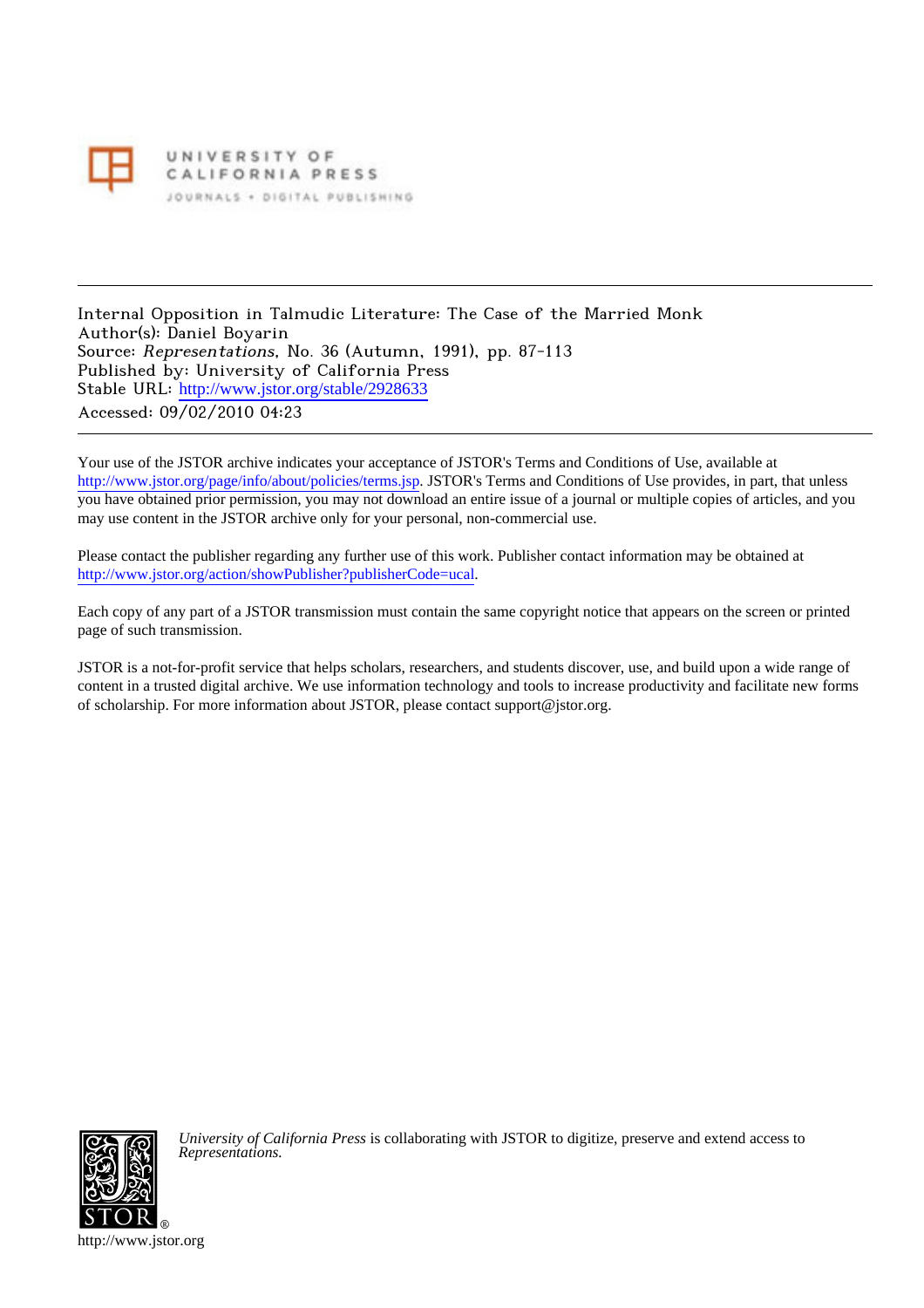# **Internal Opposition** in Talmudic Literature: The Case of the Married Monk

Rabbi Akiva says: Anyone who commits murder diminishes the image of God, as it says, "One who spills blood of a human, for the sake of the human his blood will be spilt, for in the image of God, He made the human" [Gen. 9.6].

Rabbi Eleazar ben Azariah says: Anyone who does not engage in procreation diminishes the Divine Image, for it says, "In the image of God, He made the human" [Gen. 9.6], and it is written [immediately following], "And as for you, be fruitful and multiply.'

Ben-Azzai says: Anyone who does not engage in procreation is a murderer and diminishes the Divine Image, for it says, "One who spills blood of a human, for the sake of the human his blood will be spilt, for in the image of God, He made the human, and as for you, be fruitful and multiply."

Rabbi Eleazar ben Azariah said to him: Ben-Azzai, words are fine when accompanied by practice. There are those who interpret well and behave well, and those who behave well but do not interpret well. You interpret well, but do not behave well. Ben-Azzai said to them: What shall I do? My soul desires Torah. Let the world continue by the efforts of others!" (Tosefta Yevamoth 8.7; cf. Babylonian Talmud Yevamoth 63b)

THE ABSOLUTE AND CONTRADICTORY demands of marriage and commitment to study of Torah remained one of the great unresolved tensions of rabbinic culture. The above text thematizes that tension by "personifying" its poles.<sup>1</sup> The Rabbis are commenting on the biblical text "One who spills blood of a human, for the sake of the human his blood will be spilt, for in the image of God, He made the human. And as for you, be fruitful and multiply." Rabbis Akiva and Eleazar disagree on the interpretation of the context. Rabbi Akiva understands that the clause referring to the "image of God" has to do with the murderer, while Rabbi Eleazar reads it as pertaining to the continuation of the text and thus referring to procreation. Ben-Azzai reads the entire text as one context and thus derives his strong principle that nonprocreation is equivalent to both murder and diminishment of the Divine Image. Rabbi Eleazar, quite naturally, attacks the celibate Ben-Azzai for hypocrisy, to which he replies that, much as he would like to be able to fulfill the commandment, he cannot, because his soul has such desire (the verb used is exactly the verb used in erotic contexts) for study. All of his erotic energy is devoted to the love of Torah; there is none left for a woman.<sup>2</sup> This reading, however, seems merely to imply that Ben-Azzai is a com-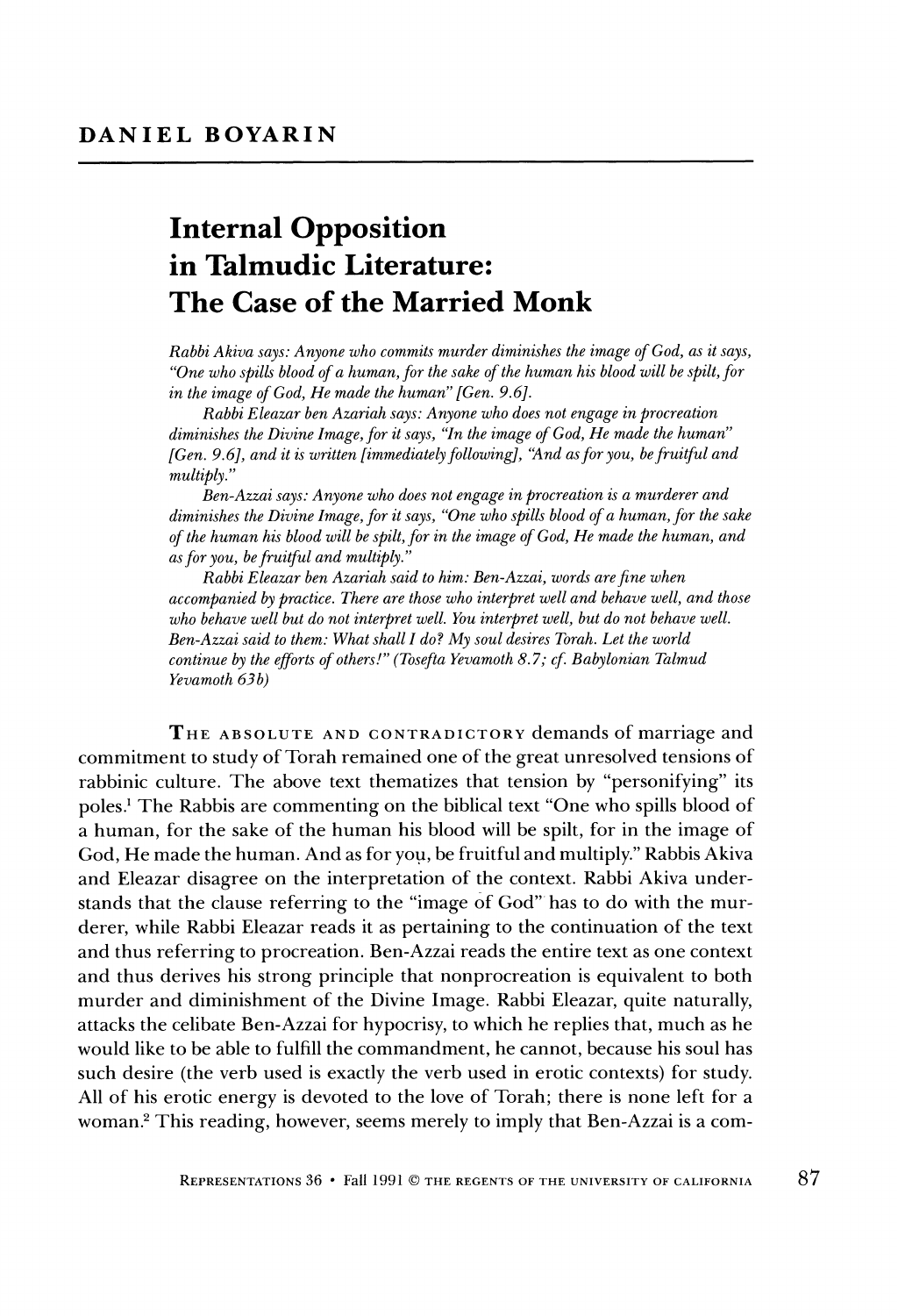plicated hypocrite. We must read him, therefore, to be saying that he knows that he ought to be performing the commandment to be married; indeed he knows that he is both a murderer and a diminisher of the divine by not doing so, but his lust for Torah will not let him. His argument is the exact analogue of the selfjustification of the lecher who says that he knows that he should not be a-whoring, but he cannot help himself. In fact, Ben-Azzai's self-defense is modeled on that kind of statement, and the erotic terminology that Ben-Azzai uses, the terminology of desire, strengthens this reading. In this story, then, we find the perfect representation of the extreme internal conflict set up by contradictory demands that one be married, have children, and also devote oneself entirely to Torah. Both Ben-Azzai's self-justification and Rabbi Eleazar's condemnation of him are left to stand in the text, suggesting how lively the contest was in rabbinic times. But, it should be emphasized, Ben-Azzai is a limit case, truly an exception that proves the rule. All of the other Rabbis are represented as married, and marriage was a nearly obligatory norm for the Rabbis as well as for the populace, but for the former constant attention to Torah was also obligatory.

The privileging of virginity in the church and some late antique Jewish religious groups allowed for the division of humanity into two classes: the religious who were able to be wholly devoted to the spirit and the householders who married and reproduced.<sup>3</sup> This solution was available to the Rabbis as well, but they vehemently rejected it. The story of Ben-Azzai is an index of how much energy was required to combat the attractiveness of the celibate life. Extravagant praise of the married state, which occurs over and over in rabbinic texts, is not a marker of how happily married the Rabbis were but of how much pressure against marrying there was in their world. Celibacy provided an attractive "out" from the world's pain, and, moreover, the life of the purely spiritual seeker of wisdom was the ideal of much of the ambient culture, both Jewish and non-Jewish.<sup>4</sup>

Rabbinic culture, accordingly, is beleaguered with a constant, unresolved tension—almost an antinomy—between the obligation to marry and the equal obligation to devote oneself entirely to the life of Torah study (Fraade, 275). In contrast to different cultural formations, both Jewish and other, that formulate the problem as a conflict between body and spirit, the rabbis do not set this up as a hierarchy of values. In the recent past, the rabbinic discourse of sexuality has been too lightly and apologetically described as being pro-body. We should escape from that apologetic moment, but we should not, in reaction, conflate it with the discourses of sexuality of other late antique groups, Jewish or others. The Rabbis generally avoided the dualism of late antiquity that perceived people as imprisoned in a body; rather they saw people as being animated bodies.<sup>5</sup> The activities of the "lower" (reproductive) body were considered as important as those of the "upper" (speaking) body, but at the same time they were somehow thought to conflict, at the very least in that they both competed for the same allotment of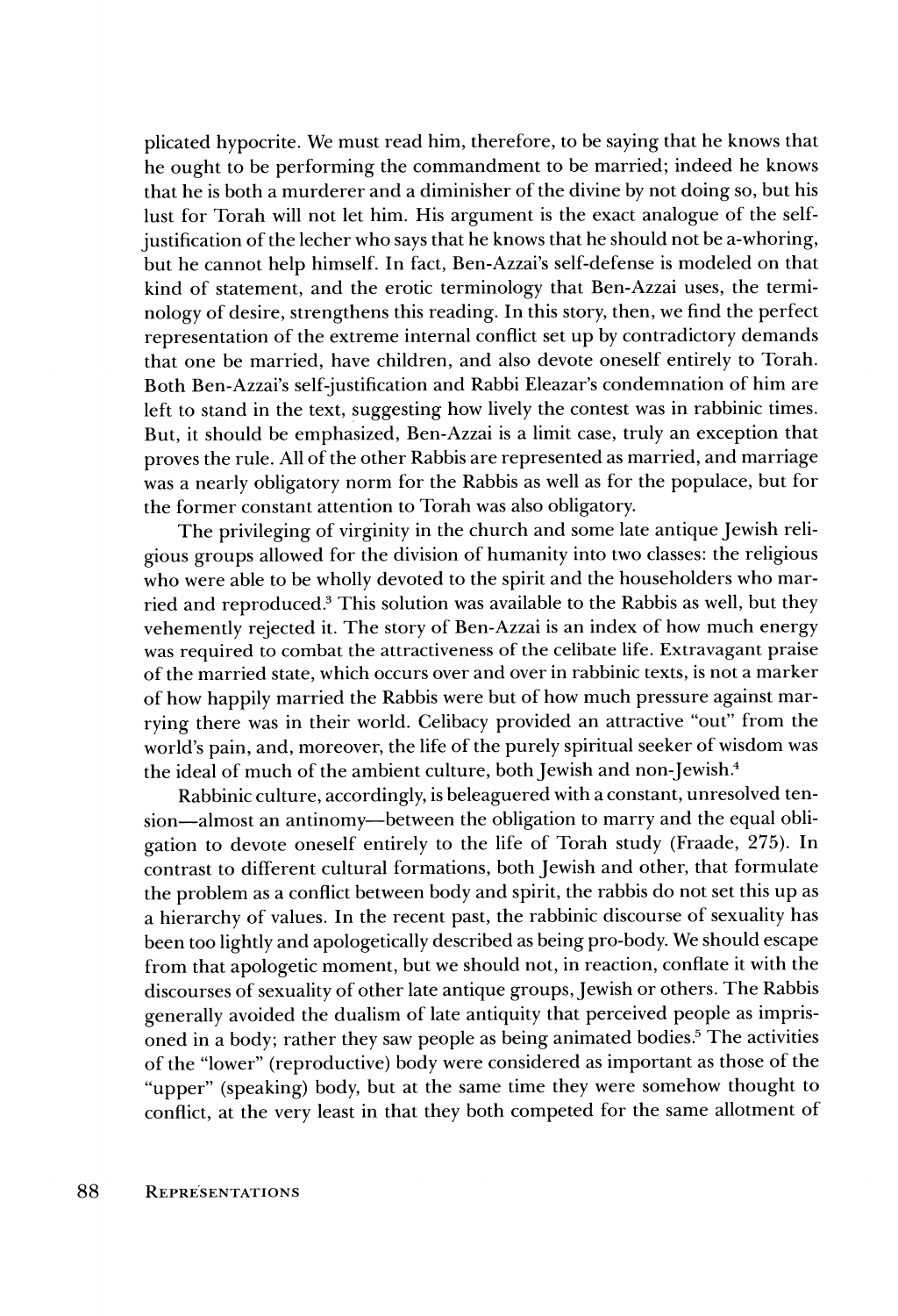time and energy.<sup>6</sup> If we do not keep our eyes on both poles of this tension equally it will be difficult to account for many of the features of rabbinic culture. Rabbinic texts reveal several attempts to produce social practices that would resolve the tension between marriage and the study of Torah, between sex and the text. As we will see, however, all of the proposed resolutions roused great opposition within the culture, as we can discern from oppositional discourses captured in the very texts that produce the "solutions."

#### **A Rabbinic Romance**

The Babylonian Talmud relates the following "biography" of one of its greatest heroes, Rabbi Akiva, a Palestinian authority of the second century:

Rabbi Akiva was the shepherd of Kalba Savua'. The daughter of Kalba Savua' became engaged to Rabbi Akiva. Kalba Savua' heard and cut her off from any of his property. She went and married him in the winter. They used to lie in the haybarn, and he would take hay out of her hair. He said to her, "Were I only able, I would give you a 'Jerusalem of Gold!"<sup>7</sup> Elijah the Prophet came and appeared to them as a person crying out at the door. He said, "Give me some of your hay, for my wife is giving birth and I have nothing for her to lie down on." Rabbi Akiva said to his wife, "You see, there is someone who doesn't even have hay." She said to him, "Go and sit in the House of Study." He went for twelve years and studied with Rabbi Eliezer and Rabbi Yehoshua. At the end of twelve years, he came home. He heard from behind his house a certain rogue saying to his wife, "Your father treated you suitably. First of all, he [Rabbi Akiva] is not of your kind, and moreover he has left you a grass widow all of these years." She said to him, "If he were to follow my wishes, he would remain for another twelve years." He said, "Since she has given me permission, I will go back." He went for another twelve years. He came with twenty-four thousand pairs of disciples. Everyone came out to receive him, and she also came out to meet him. That rogue said to her, "Where do you think you are going?" She said, "The righteous man senses the need of his pet' [Prov. 12.10]."<sup>8</sup> She came to show herself to him. The Rabbis were pushing her aside. He said to them, "Leave her be. That which is mine and that which is yours is really hers!" Kalba Savua' went and asked to be relieved of his yow, and he was released. In six ways Rabbi Akiva became wealthy from the property of Kalba Savua'. (Babylonian Talmud Nedarim 50a)

In traditional positivistic historiographical approaches to the study of rabbinic literature, the biographical stories about the Rabbis were treated as the "historical background" for the study of both their halakic (ritual law) views and midrashic interpretations of the Bible. In my work, in direct contrast to that approach, these will be treated as the least transparent of texts, that is, precisely as fictions requiring foregrounding to explain them. This text may be seen to show several of the generic characteristics of romance. We have the topoi of the marriage for love obstructed by societal strictures and by parental opposition, the triumph of the young lovers who resist the thwarting of their desires and their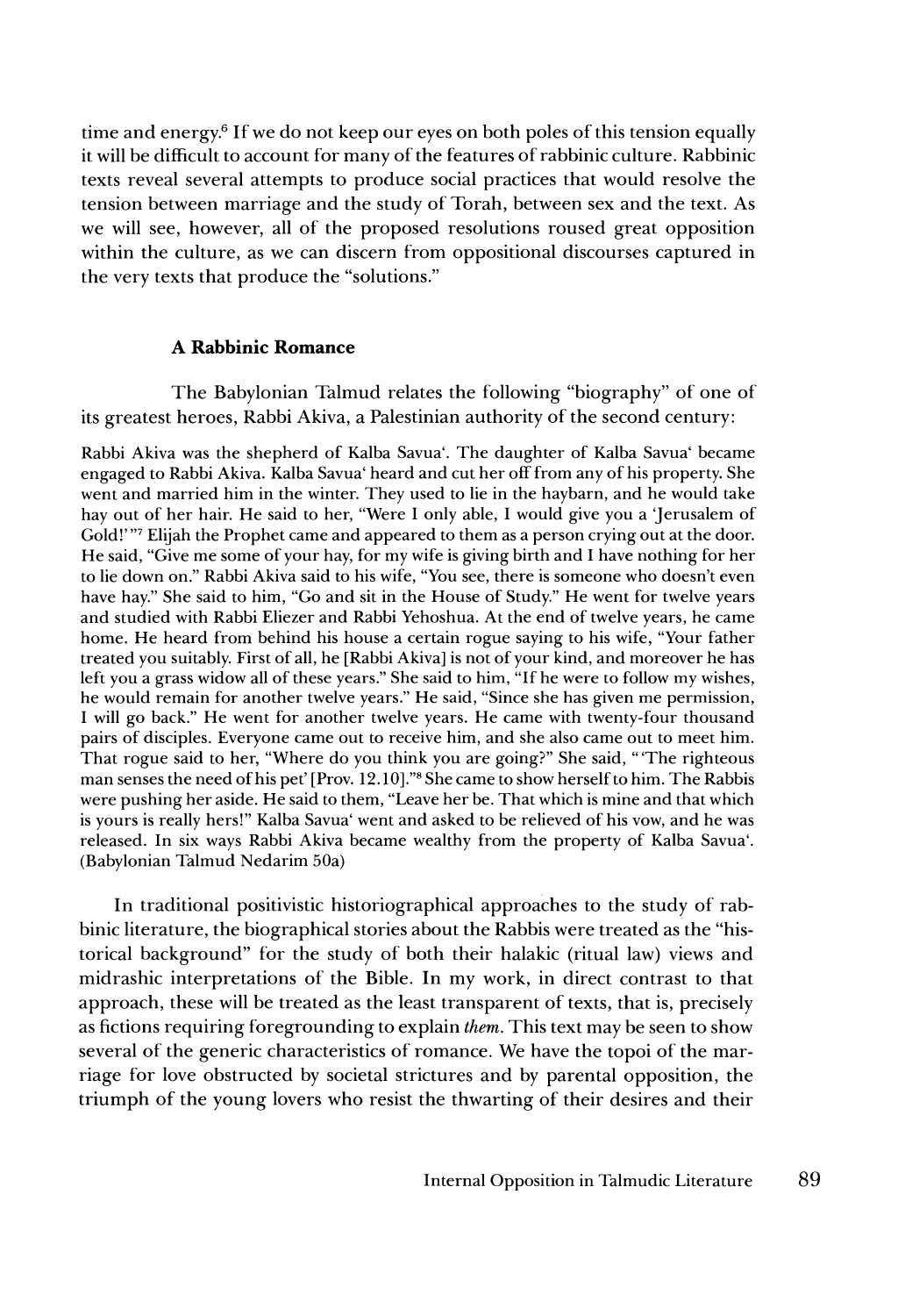eventual vindication even in the eyes of the original opponent of their love. Given that that is so, it is impossible, of course, to read it as a representation of actual historical-biographical reality, or even as a literary version of a "kernel" of biographical truth.<sup>9</sup> However, it is not *just* a romance either, not just a fictional tale about made-up characters, but a highly charged story about a central culture hero. A relevant question for interpretation, then, is certainly, Why is this story told about Rabbi Akiva? What is the cultural work that is done by realizing the romance genre specifically with regard to a great scholar and martyr and more specifically with regard to Rabbi Akiva? In order to attempt an answer to these questions, let us have a look at some other rabbinic discursive practices that can be made to inform our reading of the biographical narrative, and especially the genre of halakic (ritual legal) controversy.

## Halaka

Which precedes: marriage or Torah? The first halakic text that seems relevant for the narrative of Rabbi Akiva's romance is the discussion in Babylonian Talmud Kiddushin 29b of the appropriate timing for marriage; the question is, Which comes first, study or marriage?

The sages have taught: On studying Torah and marrying a woman? He should study Torah and then marry, but if he cannot manage without a wife, he should marry and then study Torah. Said Rav Yehudah that Shmuel said: The halaka is that he should marry and then study Torah. Rabbi Yohanan said: A millstone around his neck and he will study Torah!? And they do not disagree; that is for us and that is for them.

First of all, some simple commentary. The text begins with a *baraita*—that is, an early Palestinian halakic tradition—which in the absence of a contraverting text from the same period is normally halakically authoritative.<sup>10</sup> In spite of this theoretically definitive statement, the later Babylonian authority, Shmuel, is reported as having held that the young scholar should marry and then study Torah. His equally authoritative Palestinian counterpart and contemporary, Rabbi Yohanan, holds the opposite view, expressing himself in what seems to be a proverbial formulation, that the responsibilities of marriage are a millstone around the neck of the young scholar, who cannot be free, then, for the study of Torah. The Talmud—that is, a later stratum thereof—comments that in fact they do not disagree with each other, but each is referring to the situation of a different community, presumably each to his own, that is Shmuel to Babylonia and Rabbi Yohanan to Palestine. Presently I shall undertake to interpret this difference, but for the moment let us note that there is, as expected, no disagreement on the obligation to marry for Torah students, only on its antecedence to study. Moreover, even Rabbi Yohanan, who expresses himself so strongly to the effect that Torah comes first, does not project an essential contradiction between the holi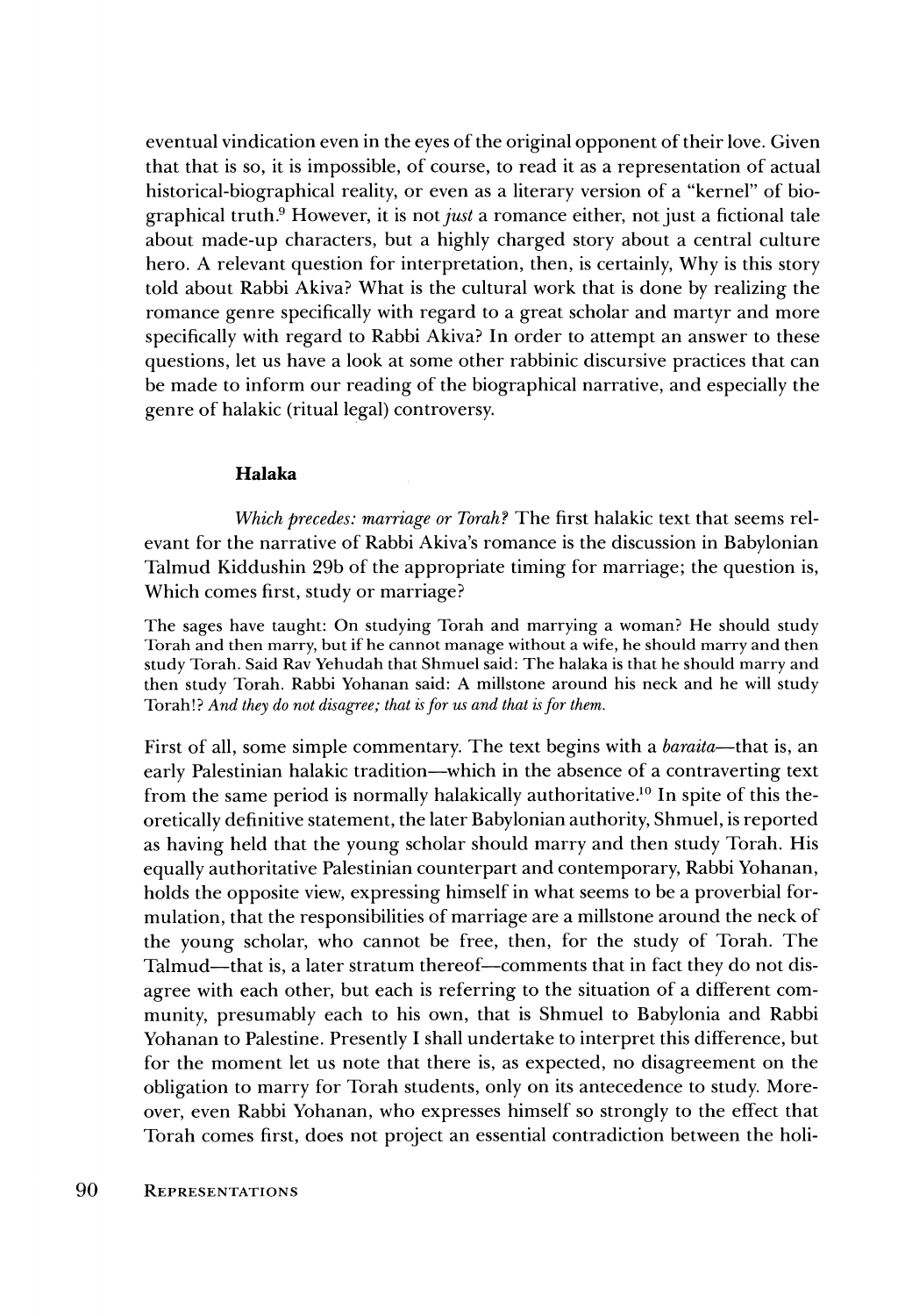ness or spirituality of Torah study and sexuality but only a pragmatic contradiction between the responsibilities of marriage and full commitment to the study of Torah. Quite the opposite, the idea is that being married and having a sexual outlet is productive of purity and not of impurity. This concept is, moreover, well supported in other rabbinic texts, such as the requirement that only married men should be the leaders of prayer (Babylonian Talmud Taanith 16a).<sup>11</sup>

The difference between the Babylonians and the Palestinians seems to be predicated on a division in the understanding of male sexuality between the two cultures. While the Palestinians seem to have adhered to the general Hellenistic notion that sexuality was something that a human being could do without, and all that was required was self-control, sophrosyne, the Babylonians apparently did not think so. This suggestion is supported strongly by the continuation of the text itself, which proceeds with the following story that clarifies both the intensity of the Babylonian allegiance to early marriage and the reason for it:

Rav Huna [the Babylonian] said: Anyone who is twenty years old and not married, all of his days are sinful. Can you really think that he is sinful? Rather I will say: All of his days are in thoughts of sin. Rava said, and thus also the One of the House of Rabbi Ishmael teaches: Until the twentieth year, the Holiness, may it be blessed, waits for the man; when will he marry? When he is twenty and unmarried, He says, "Blast his bones!" Rav Hisda said: I am preferable to my fellows, for I married at sixteen and if I had married at fourteen, I could have said to the Satan, "An arrow in your eyes!"<sup>12</sup>

The discourse of these two major Babylonian Rabbis suggests strongly that the primary motivation (or at least, one primary motivation) for marriage as understood by the Babylonians is that sexual activity is necessary for people from the age of puberty on (fourteen), and that without sex they would find it impossible to concentrate on their studies.<sup>13</sup> Moreover, it is at least possible that there is a suggestion here that an unmarried adult male will either masturbate or have nocturnal emissions, both of which were considered as leading to impurity in ways that marital intercourse did not. This story should be understood, then, as commentary on the talmudic passage that precedes it. The Babylonian text strongly encodes its own self-perception that adult males cannot live without sex, and therefore the young scholar should marry and then study.<sup>14</sup>

We are left to account for the view and practice of "them"-the Palestiniansalso encoded in our text. Presumably, "they" have a different understanding of the nature of men and the function of marriage from "us." Rabbi Yohanan's case for delaying marriage is based on the impossibility of full commitment to Torah study while exercising the responsibilities of marriage. Moreover, he seemingly does not share the Babylonians' concern that an unmarried man could not possibly study Torah "in purity." If the Babylonians understood marriage as the means to fulfillment of a universal need and as a defense against pollution, and therefore are opposed to putting it off at all, the Palestinians who support delayed marriages must have had a different conception of its teleology. It would seem a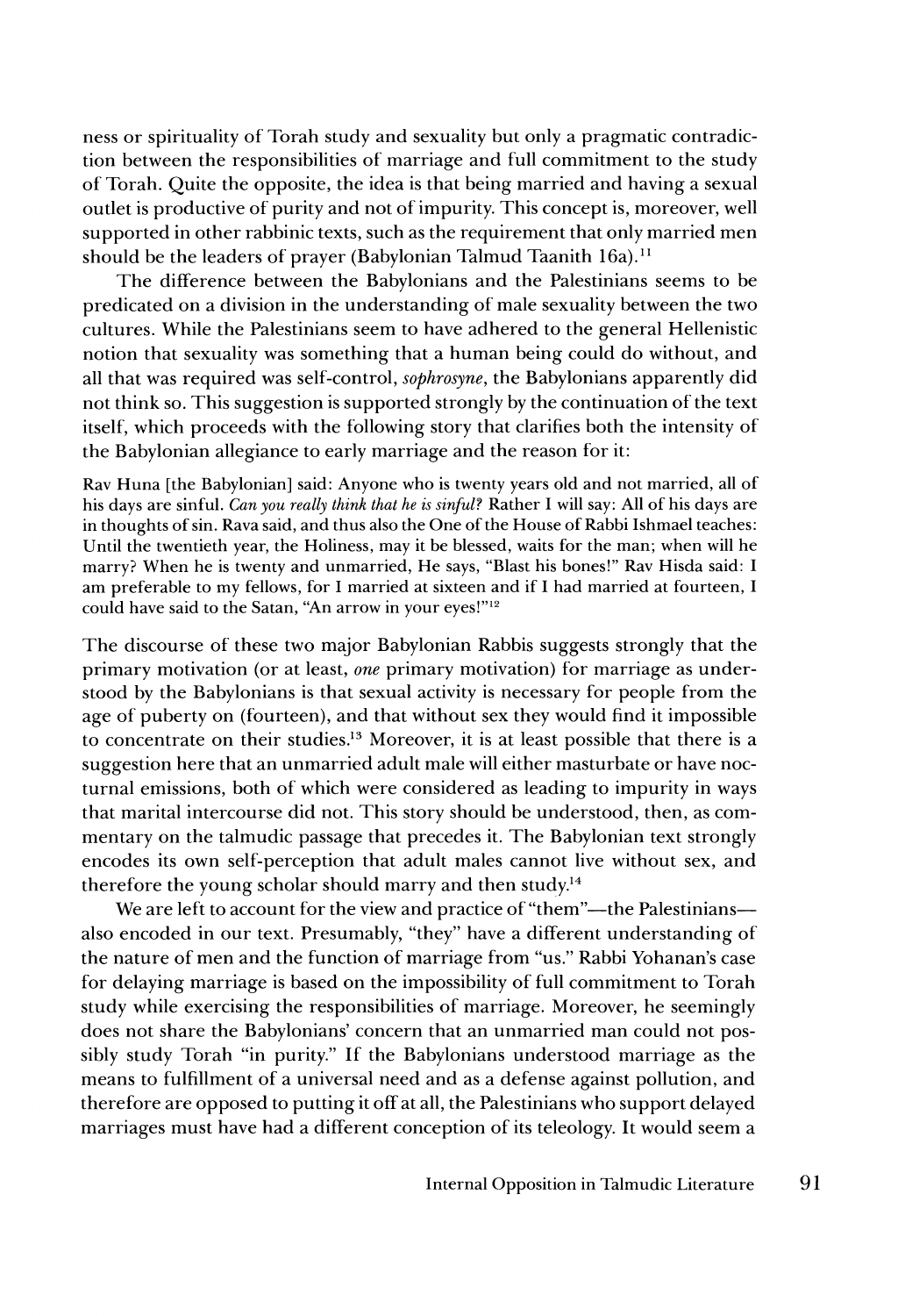priori that the most obvious candidate for such a role is procreation, which can be postponed without being entirely subverted. This hypothesized emphasis on procreation is consistent with general cultural trends in the Greco-Roman world. David Daube has shown how the twin notions of the duty of procreation and a tendency to deny any value to sex other than procreation are an offspring of the marriage of Platonism and Stoicism in Hellenistic culture.<sup>16</sup> The Palestinians provide then a model of a partial resolution of the antinomy between full commitment to marriage and to Torah by organizing them into different stages in the life of the Torah student. Since it is impossible to fulfill both at the same time and possible to fulfill them serially, that is precisely what is proposed.

In Babylonia, this solution was excluded by the assumption that a man without a sexual outlet will inevitably sin, or at least be constantly occupied with "thoughts of sin." Not only can Torah study not best be fulfilled by remaining unmarried for a time, but the state of celibacy renders it nearly impossible to do so "in purity." The text proposes then a sort of utopian solution that allows for both marriage and total commitment to Torah study, namely marrying early and then leaving home for extended periods of time to study Torah. In short, the solution of the Babylonian culture was to create a class of married monks, men who had the pleasure and benefit of marriage for parts of their lives but would absent themselves from home for extended periods for study. However, problems arise for this "solution" from another halakic requirement.

The marital debt rabbinic style (Ketubboth 61bff.). In addition to the aspect of sexuality as an obligation that the man owes his own body, as it were, the married man was considered by talmudic law under a legal contractual obligation to sleep with his wife regularly for her pleasure and benefit.<sup>17</sup> This obligation was derived by the Rabbis from the verse of the Torah that, speaking of the taking of a second wife, says that he must not "reduce the flesh, covering, or seasons" (Exod. 21.10) of the first wife. This philologically puzzling list was variously interpreted in the midrash, but the hegemonic opinion is that *flesh* means "food," covering refers to "clothing," and *seasons* to "regularity of sexual intercourse."<sup>18</sup> This obligation was also made contractual in the standard rabbinically approved marriage contract, which reads, "I will feed you, clothe you, and have intercourse with you, in accordance with the customs of Jewish husbands." In this context, the Mishna discusses the exact definition of "regularity," i.e., what constitutes fulfillment of the husband's sexual debt to his wife.

The Mishna reads:

If one takes a vow not to sleep with his wife: Bet Shammai says two weeks, and Bet Hillel one week.<sup>19</sup> The students may go away from their homes for study of Torah without permission for thirty days and laborers for one week. The "season" [required frequency of intercourse] that is mentioned in the Torah: for the *tayyalin*,<sup>20</sup> it is every day; for laborers twice a week; for donkey drivers, once a week; for camel drivers once in thirty days; for sailors once in six months; these are the words of Rabbi Eliezer.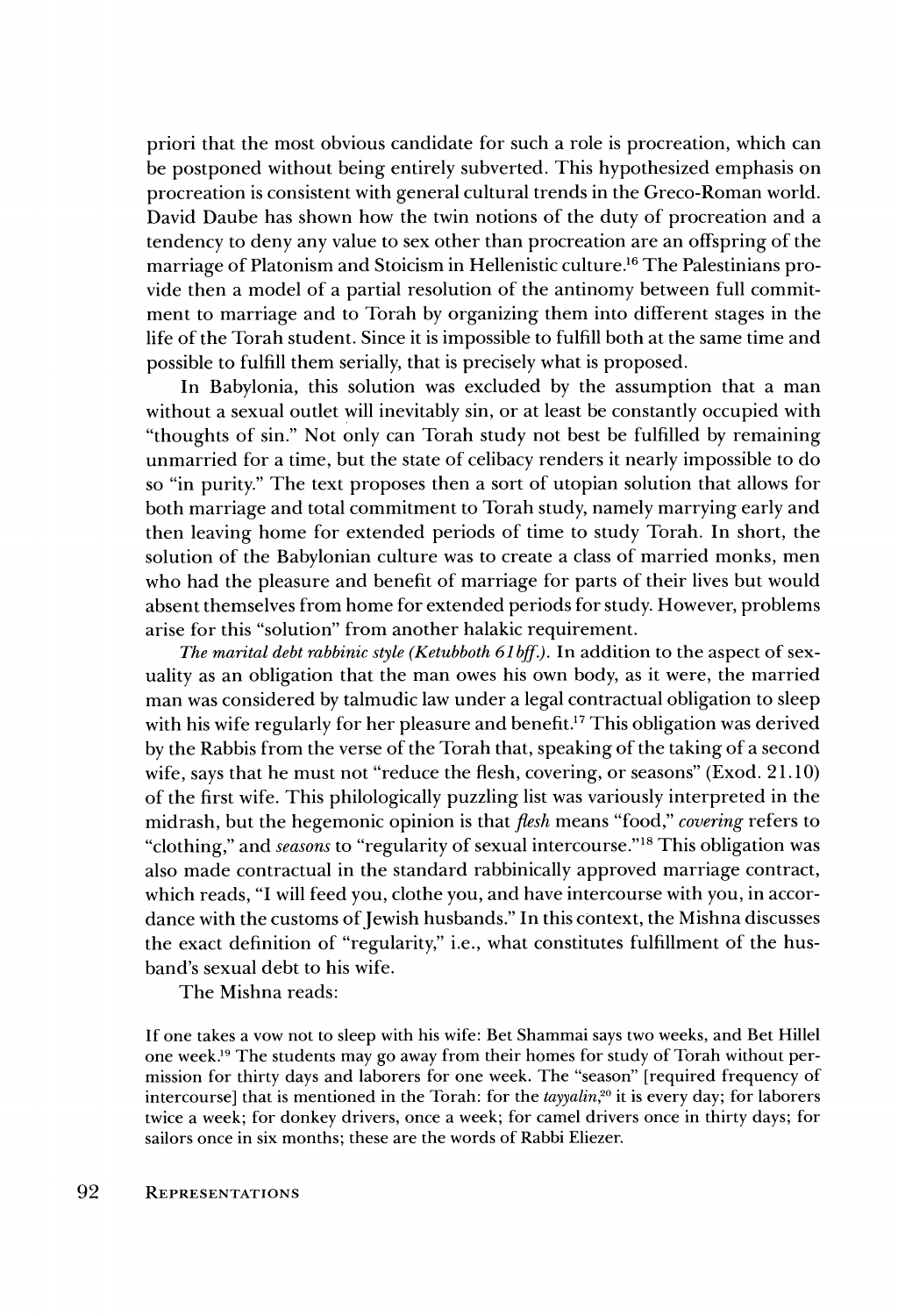The talmudic commentary on this Mishna is revealing in the manner in which it vacillates and contradicts itself. Thus, close reading of the text will provide us with symptomatic evidence of the unresolvability of the cultural problem of tension between marriage and Torah study within the Babylonian rabbinic system.

The Talmud discusses the exceptional "permission" that the Mishna affords the students to be away from their wives for thirty days without the agreement of the wife:

The students may go away from their homes for study of Torah without permission for thirty days and laborers for one week. With permission, how much? As much as he wants. But what is the correct behavior? Rav said: One month here (studying) and one month at home, for it says, "In the matter of the labor brigades, one goes and one comes month by month for the months of the year" [1 Chron. 27.1]. Rabbi Yohanan says: One month here and two at home, for it says, "One month they will be in Lebanon and two months at home" [1 Kings] 5.281.

The issue here is that although a wife is sovereign to permit her husband to spend as much time away from her as they mutually agree upon, it is recognized that an unequal power relationship exists between them. The husband will very likely be able to prevail upon her to "permit" him to go away for longer periods of time, and then, in the words of Rashi, he will be "sinning" against his wife.<sup>21</sup> The Talmud establishes, therefore, if not a strictly legalistic proscription, a strong moral one on being away from home for longer than thirty days. Two of the most dominant talmudic authorities are cited to that effect, the only difference between them being about how much time the husband will spend at home once he arrives. According to the Babylonian Rav, the married man would spend one half of his time studying Torah, but according to the Palestinian Rabbi Yohanan, only a third, while two-thirds of his time will be spent with his wife.

The continuation of the talmudic text on the next page switches gears in a very startling contradiction of the previous section:

[The students may go away from their homes for study of Torah without permission for thirty days  $\dots$ ]; these are the words of Rabbi Eliezer. Rav Bruna said that Rav said: The halaka is in accordance with the view of Rabbi Eliezer. Rav Ada the son of Ahva said that Rav said: Those are [only] the words of Rabbi Eliezer, but the sages hold that the students may go away for the study of Torah for two or three years without permission. Rava said that our rabbis have relied upon Rav Ada the son of Ahva and indeed practice in accordance with his view.

We find here a relatively late Babylonian tradition, which, in contrast to all earlier authorities, reverses the ruling of Rabbi Eliezer that the married scholar may not absent himself for more than thirty days from his wife and permits absences of several years.<sup>22</sup> This reversal demonstrates powerfully how much pressure the halakic requirement that a husband must sleep regularly with his wife brought to bear on the entire sociocultural system. Without, of course, suggesting that Rav Ada's tradition is fabricated, it is nevertheless remarkable that this tradition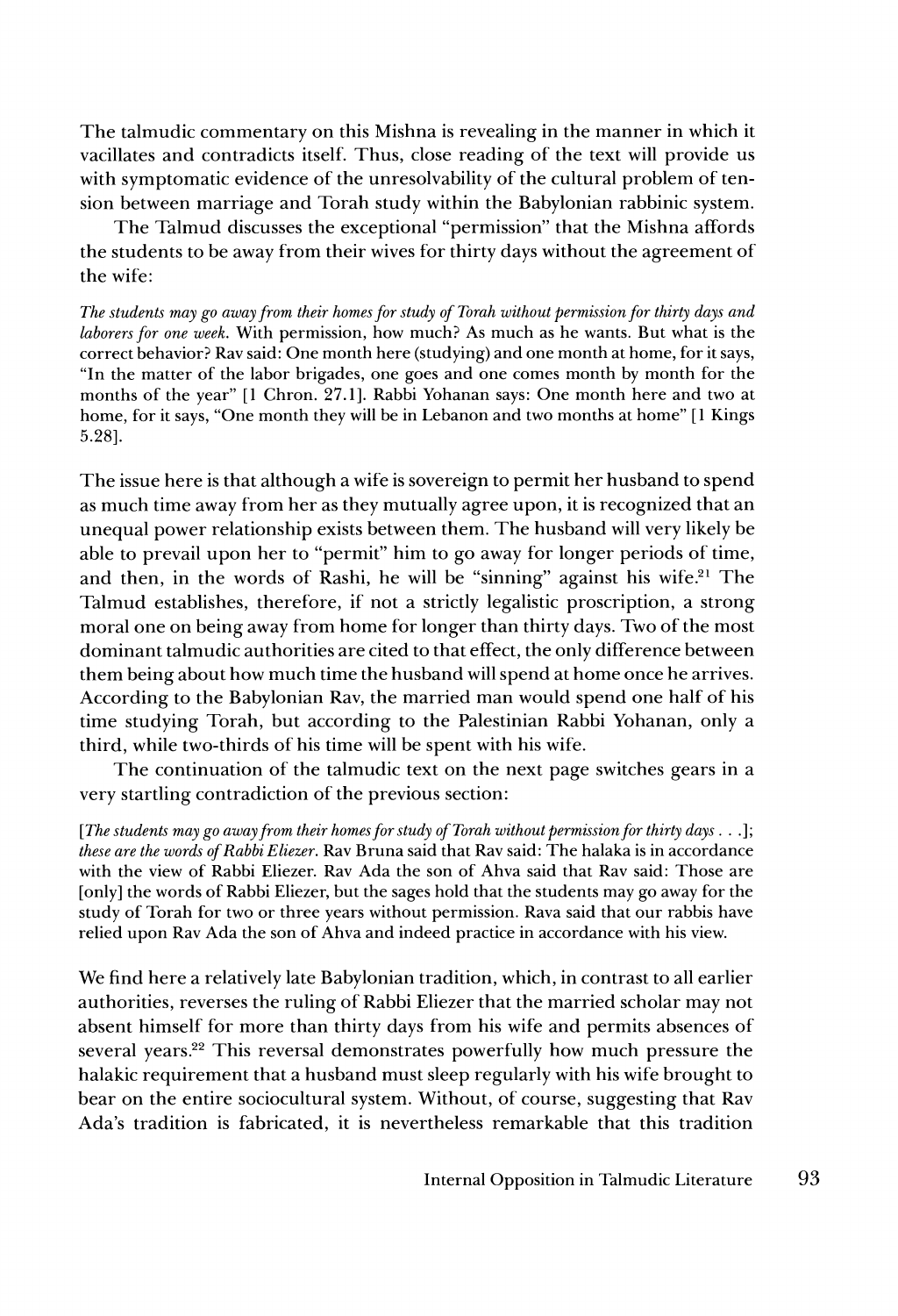became accepted as authoritative in spite of the fact that it contradicts the Mishna and contradicts another tradition of Rav's own view.<sup>23</sup> The Palestinian Talmud, on the other hand, knows of no such "qualification" of the Mishna's position, and the law there is established that he may not leave home without permission for more than thirty days.

The Babylonian Talmud's report of Rava's declaration that "our rabbis have relied upon Rav Ada, the son of Ahva and indeed practice according to his view" makes a claim to be evidence for a change in social practice that is associated by tradition with Rava, that is, with the leading Babylonian rabbinic authority of the fourth century. It would seem, however, that the attempt to institute this change in marriage practice met with substantial opposition in spite of Rava's hegemonic prestige. The Talmudic text, at the same time that it is ostensibly recording the support for this innovation, reveals sharp dissension from it. These oppositional voices encoded within the text, I suggest, are intimations of the social conflict outside the text.

#### **Contestation in the Texts**

Conflict within Babylonia: covert contestation. The Talmud proceeds to cite a story that while overtly claiming to be a precedent for the practice of the "Rabbis" who stay away from their wives for two or three years, is plausibly read as an index of ambivalence and opposition to this practice:

Rava said that our Rabbis have relied upon Rav Ada the son of Ahva and indeed practice in accordance with his view. As in the case of Rav Rehume who was a disciple of Rava's in Mahoza. He would regularly visit his wife every year on the eve of Yom Kippur. One day, his studies absorbed him. His wife was waiting for him, "Now he will come. Now he will come." He did not come. She became upset, and a tear fell from her eye. He was sitting on the roof. The roof collapsed under him and he died.

As I have said, on the overt level of the structure of the Talmud's argument, this text is cited as a support for Rava's contention that the Rabbis depend legitimately on Rav Ada's tradition and practice accordingly. However, it does not take a very suspicious hermeneut to read it against the grain. The story, in fact, encodes a sharp critique of the practice of married Rabbis being away from home for extended periods. First of all, let us note that it is clear from this story that the Rabbi did not study at any great distance from his home, for had he done so one day of slightly extended study would not have made such a difference and prevented him from getting home for Yom Kippur. This consideration only enhances the irony that Yonah Frankel has pointed to in the phrase "would regularly visit his wife on the eve of Yom Kippur."<sup>24</sup> Further, the fact that he is portrayed as being so callous that he even forgets the one time of the year that he goes to visit his wife can only be read as an extremely critical and ironic represen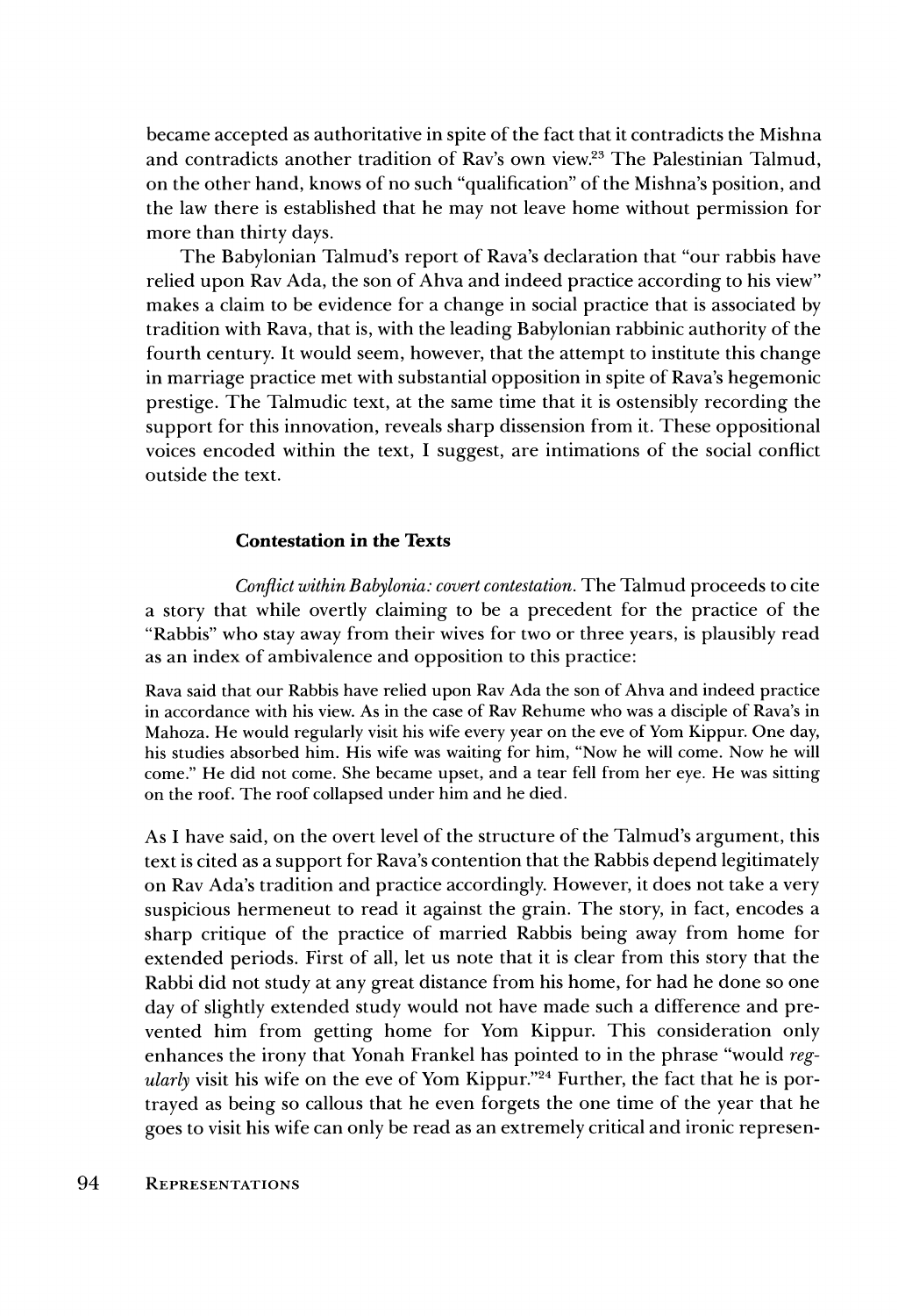tation of the moral level of this Rabbi's behavior. It is possible that the name of the protagonist also is ironically emblematic of his character, for his name Rehume means "lover" or "merciful one," and he demonstrates that he is neither. The empathetic depiction of the eagerly waiting wife is calculated by the narrator to lead the reader/hearer of this story to a position of identification with her, a moral judgment that is confirmed on the explicit level when the Rabbi is punished by death. To be sure, there is nothing in the overt narrative that condemns the practice of being away from home per se. The implication is that had he fulfilled at least his habit of visiting once a year, there would have been no stain on his behavior. Nevertheless, I would claim that the way the entire story is presented provides rather a strong condemnation of the practice at the very same time that it overtly supports it. We will find this strain between overt support and covert contestation in other texts as well.

The Talmud continues its halakic discourse with another statement that seems to strongly contest Rava's claim that it is legitimate for Torah scholars to be away from home for extended periods:

What is the "season" of the Disciples of the Wise? Rav Yehuda said that Shmuel said: From the Eve of Sabbath till the Eve of Sabbath [i.e., the Torah scholar should at least come home every week and sleep with his wife on Friday night]. "The one who gives his fruit in its time" [Ps. 1.4], said Rav Yehuda-and there are those who say Rav Huna, and those who say Ray Nahman—this refers to one who sleeps with his wife every Eve of the Sabbath.

The Talmud then tells us a tale of one who regularly came home to sleep with his wife every Friday night and the dire consequences that ensued upon his missing this appointment one time:

Yehuda, the son of Rabbi Hiyya, was the son-in-law of Rabbi Yannai. He went and sat in the House of Study. Every Friday at twilight he would come to his wife, and when he would come they would see in front of him a pillar of fire. One day, he became engrossed in his study and did not come. As soon as they did not see the sign [the pillar of fire], Rabbi Yannai said to them: Turn over his bed, for were Yehuda alive, he would not fail to fulfill his sexual obligation, and it was "like an error from the mouth of a ruler" [Eccles. 10.5], and Yehuda died.

This story not only encodes opposition to the practice of extended absences of rabbis from their wives, it also encodes in narrative the ideological significance of sexuality that is the reason for the opposition. Frankel notes that the pillar of fire functions in the tale as a hermeneutic key (102–4). Were we not to have this element, it is conceivable that the story could be understood as a story of conflict between the sacred and the secular, and that its point is render unto Caesar, as it were. However, the fact that Yehuda's procession to his home is preceded by a pillar of fire, the very sign that led the Jews in the Wilderness and brought them to the Promised Land, is a strong indication that we are not to read the narrative that way. There is no conflict of values. Both the study of Torah and marital sex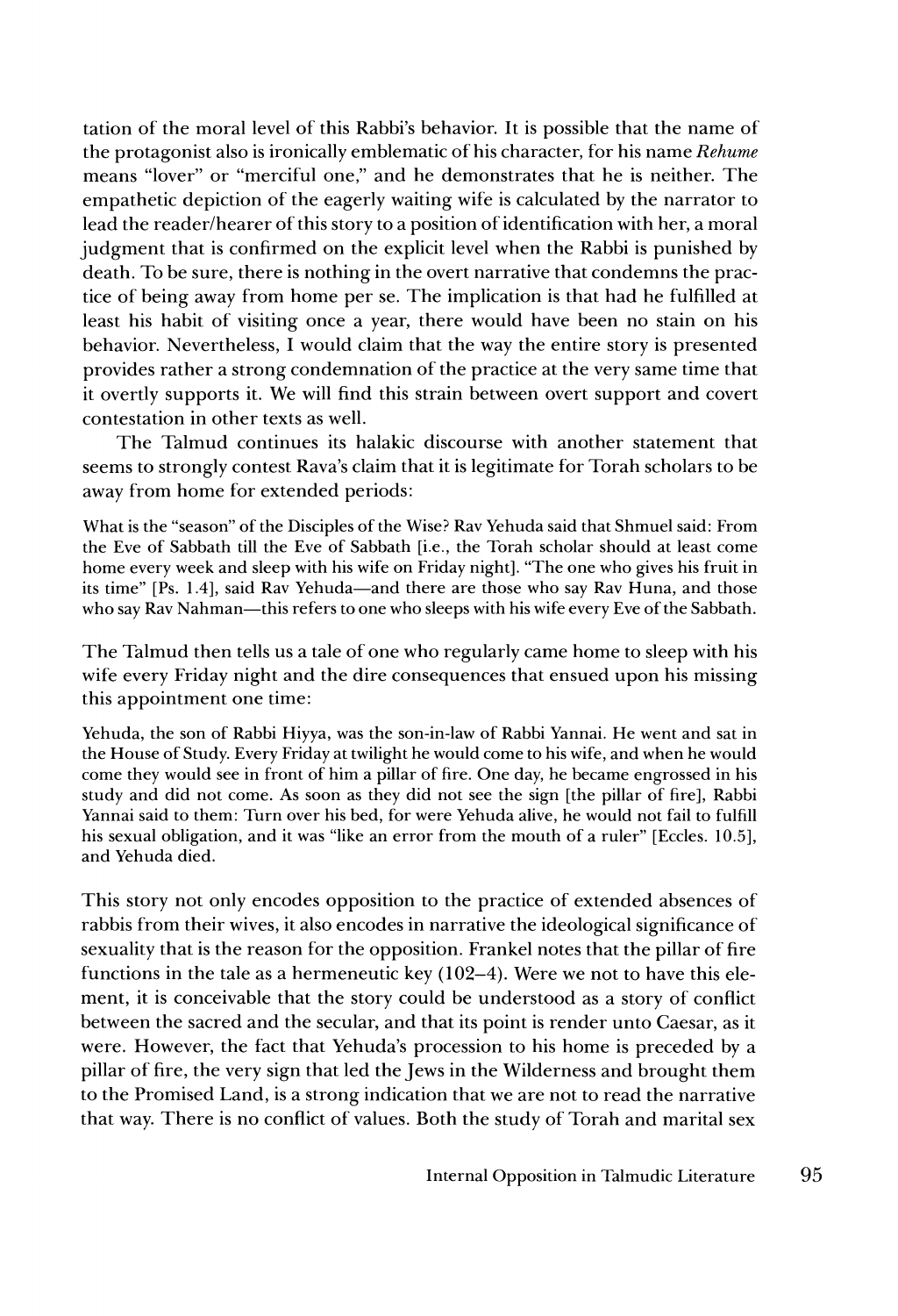are holy acts. Moreover, the "pillar of fire" is highly charged as an erotic symbol, since it is both phallic in shape and since fire has strongly erotic associations. The text is thus strongly encoding a sacred status for marital sex. The nexus between the Sabbath and sexual intercourse also promotes this connection. To put it in structural terms, sex and Torah, or marriage and the Study House, are set up as equal but opposed alternatives in complementary distribution.<sup>25</sup>

Yehuda, who should be equally willing to perform both religious obligations, seems, however, to perform the obligation of study with zeal and joy while his coming home to sleep with his wife seems almost against his will and only out of a sense of obligation. That is what trips him up and leads to his death. His fatherin-law is sure that only death could have prevented Yehuda from performing the commandment, and therefore enacts a rite of mourning for him—turning over his bed. The performance of the rite, however, turns out to cause his death. The fact that this rite is precisely a turning over of the bed is most evocative, as Frankel acutely notes. He who ignored the responsibilities of the bed is punished by the bed, as it were. Without a doubt, the point of the story is, as Frankel claims, that the Rabbi suffers capital punishment because of his failure to perceive that the obligation to sleep with his wife is as holy a commandment as the obligation to study Torah. The story, as the previous one, remains an eloquent testimony to the fact that the utopian solution of the halaka which requires the husband who studies to nevertheless come home regularly does not work. The tension and contradiction remain.

At this point in the text of the Babylonian Talmud, the story of Rabbi Akiva and his romance with Rachel is produced. We are now in a position to read that story. Both the immediate textual context and the larger cultural intertextual context suggest that this romantic narrative is the ultimate Babylonian attempt at a utopian resolution and justification for the local practice, attested to in the name of Rava, of husbands spending enormous quantities of time away from home to study Torah. It will be remembered that this practice is contrary to the expressed moral injunctions of both early Palestinian and Babylonian supreme authorities, who said that even with permission husbands should not be away for more than a month at a time.<sup>26</sup> It stands, also, in contradiction to the view of Shmuel, another major Babylonian authority, to the effect that a Rabbi should sleep with his wife at least once a week. It is not surprising that, given the weight of halakic and moral authority which had to be overcome, "big guns" were necessary to do so, and there is none bigger in Jewish tradition than Rabbi Akiva. The thoroughly romantic quality of the story of his marriage to Rachel underscores dramatically how extremely disrupting the practice must have been—a disruptiveness that is allowed place in all of the other stories but that is completely suppressed in the story of Rabbi Akiva. Twice the story emphasizes the fact that the Rabbi had been given "permission" by his bride to be away for so long. The "solution," then, that the Babylonian Talmud produces is to create a system of enormous sociocultural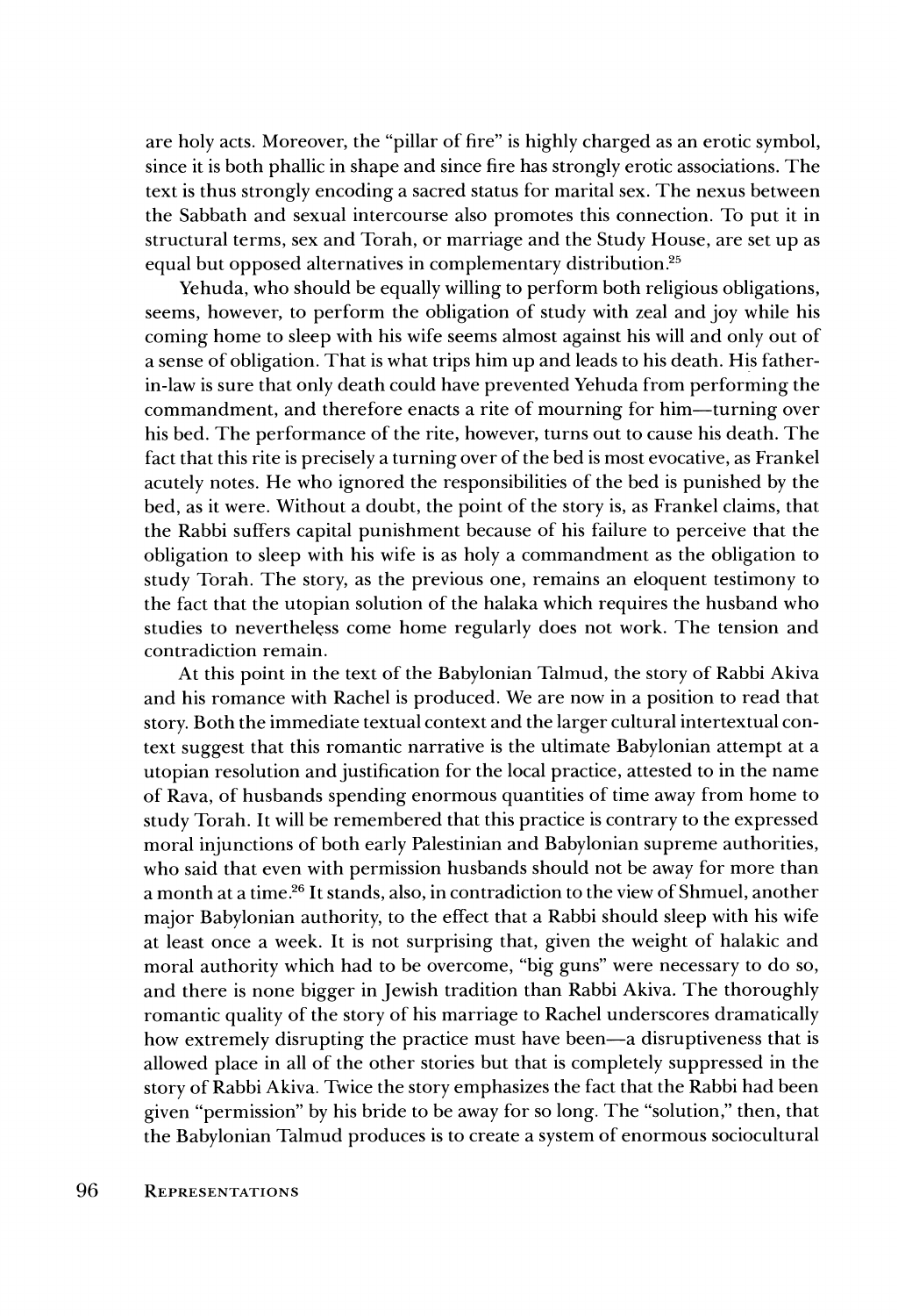pressure on women to "voluntarily" renounce their rights. As we shall see below, this Babylonian innovation was vigorously contested from Palestine on nearfeminist grounds.<sup>27</sup>

Closer reading of the story itself will show how it performs as narrative its ideological and cultural function of female subjugation and how the employment of the romance genre is crucial to this work as well. The key to my reading is the name Rachel. This name, while quite a common Hebrew woman's name, is, in fact, also the normal word for "ewe."<sup>28</sup> The entire story of the romance of Rabbi Akiva and Rachel is generated by one root metaphor, Akiva as the shepherd and Rachel as an ewe. Rabbi Akiva the shepherd's relationship with his wife is figured in several ways in the narrative as the relationship of a shepherd to a beloved ewelamb: the very site of their erotic idyll is a barn. Rachel's declaration that the "righteous [shepherd] knows the soul [desire] of his animal" is, in fact, the key moment in the story. The metaphor of male lover as shepherd and female beloved as ewe is, in fact, a common one in biblical discourse, used frequently as a figure for the relationship of God and Israel, on the one hand, and appearing often in the Song of Songs on the other. The story of Rabbi Akiva and Rachel is thus a plausible narrative development of a common biblical erotic metaphorical model.

The relationship between shepherd and ewe is an extraordinarily poignant and marked liaison within the context of the pastoral culture. As obnoxious as we may find the status of wife that is encoded in this metaphor, we will not be able to understand it or its power to persuade without taking seriously the cultural context in which it was generated. In order to get some feel for what this relationship might have evoked in the rabbinic culture, a vivid biblical text will be helpful. The text is the famous parable of the Poor Man's Ewe-Lamb in 2 Samuel  $12:$ 

And God sent Nathan to David and he came to him and said to him: "There were two men in the city, one rich and one poor. [2] The rich man had very great flocks and cattle. [3] The poor man had nothing but one small ewe-lamb, which he had acquired and which he sustained and she grew up with him and with his children together; from his bread she would eat, and from his glass she would drink, and she would lie in his arms and was a daughter to him. [4] And a guest came to the rich man, and he didn't want to take from his flock or herd to cook for the guest who had come to him, and he took the ewe-lamb of the poor man and cooked it for his guest." [5] David was horrified, and said to Nathan, "That man should be executed."

This is an extraordinary picture from the point of view of our cultural stance. The animal is adopted into the family as a foundling child would be. Note as well the explicit class coding in the story; the poor man feeds and cares for the animal as if it were human; the rich man thinks of the animal (and of the poor man!) as only an instrument to fulfill his economic needs. There is, moreover, a powerful erotic valence to the word-picture of the man sharing his bed with the ewe, an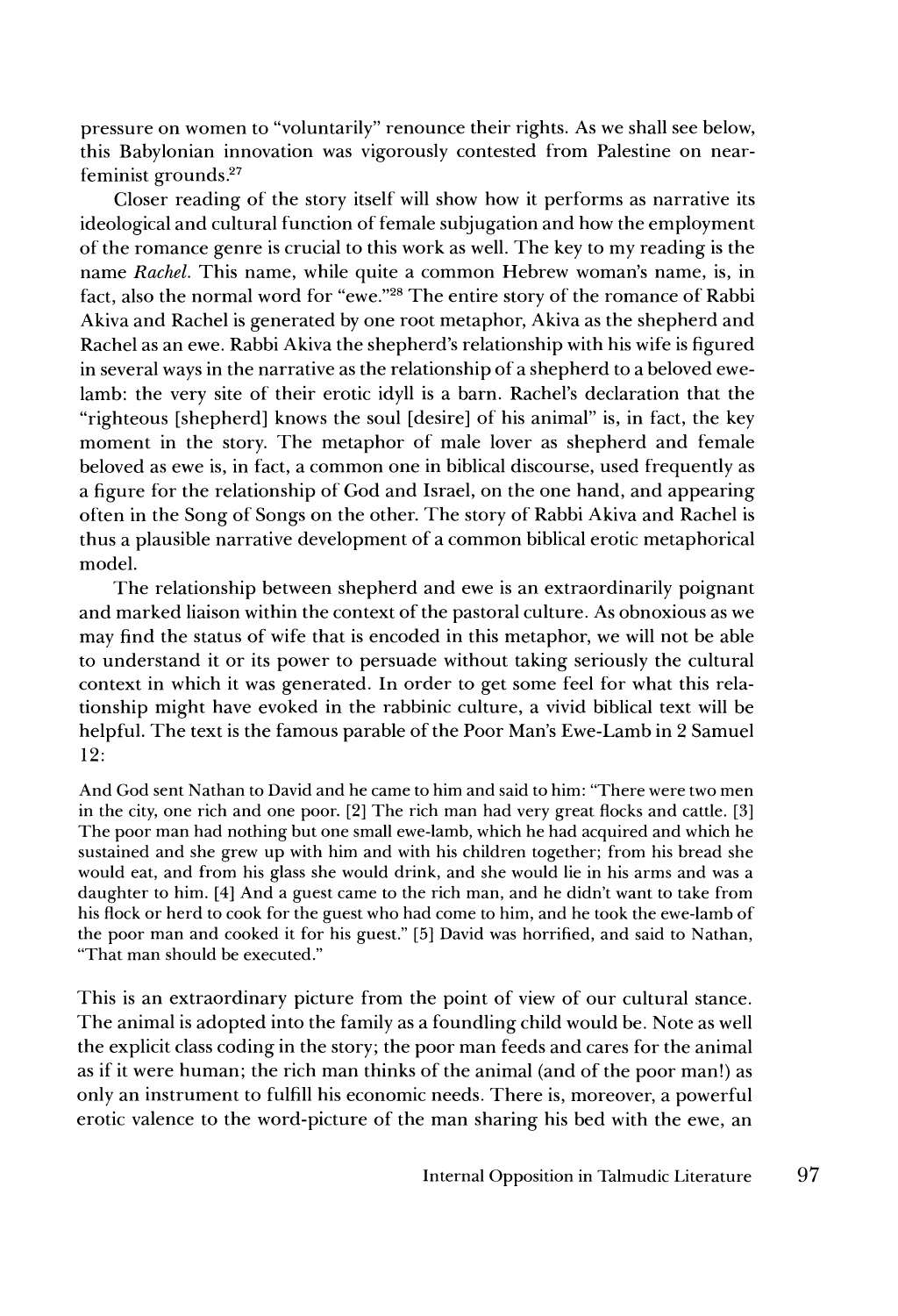overtone that the talmudic rabbis do not miss: "By sleeping in his arms, she is a daughter?! Rather, a wife" (Megillah 13a). The midrashic comment is based on a linguistic subtlety; the word for "daughter" is bat, while the word for "house," often used to mean "wife," is *bayt*.<sup>29</sup> This erotic overtone is inescapable given the context in which the parable is told, namely an accusation against David, the king with many wives, for stealing the one beloved wife of his servant Uriah. The biblical text encodes a vivid picture of an ideal marriage as like the love of a shepherd for his only ewe-lamb. The wife is the ewe, in the biblical parable, as well as in our parabolic life of Rabbi Akiva and Rachel.

There is, moreover, another important biblical intertext here, the story of Jacob and his marriages. There also the hero is a shepherd in love with his master's daughter. There also the father opposes the match. There also the shepherd works for two periods of a number of years to win her, and there also the daughter is named Rachel. That shepherd's name, in Hebrew Ya'gov, is moreover an almost perfect anagram of our hero's name, spelt in Hebrew Aqyva. We have, accordingly, strong support for the suggestion that the pattern of Rabbi Akiva's marriage and particularly the shepherd-ewe relationship is being encoded as a marriage ideal for Jews in this story.

I have gone on at some length in what may appear to be a digression, because it is important for me to establish the cultural-emotional background of the association of husband with shepherd and wife with ewe on which the talmudic story is built. As subservient as the ewe-wife is, she is not denigrated or despised in this encoding. Indeed, she is both loved and honored when she knows her place. The text recognizes her subjectivity; at least in theory she has the power to accept or reject the absence of her husband for study. She chooses, of course, to accept. Indeed, she is the original motivating force for him to go away to study Torah. This moment constitutes a crisis as well as a crux in the story.<sup>30</sup> Up until then Rachel is the agent of the narrative. It is she who "becomes engaged to Rabbi Akiva," she who marries him in the winter, not he who marries her. This is a reflection of the class coding of the story; she as the patrician holds the upper hand. He is a poor shepherd, while she is the daughter of his master. However, at the moment that he reveals his potential as a Torah scholar by drawing the proper moral of the incognito advent of Elijah, she exercises her agency for the last time by abdicating it. She sends him to study. From here on in, the class code is superseded by the learning code, which is (almost ineluctably) a gender code. At this point he becomes, as it were, her pastor. It is self-understood and beyond question that what a Jewish wife desires is a husband learned in the Torah.<sup>31</sup> The love of Rabbi Akiva for her is marked twice in the story in powerful ways as well, in the poignant wish of the poor shepherd to give his bride an expensive gift and then in the dramatic statement to the students that "that which is mine and that which is yours is really hers!" It is this double effect—on the one hand, encoding a self-abnegation on the part of women, but on the other hand rewarding that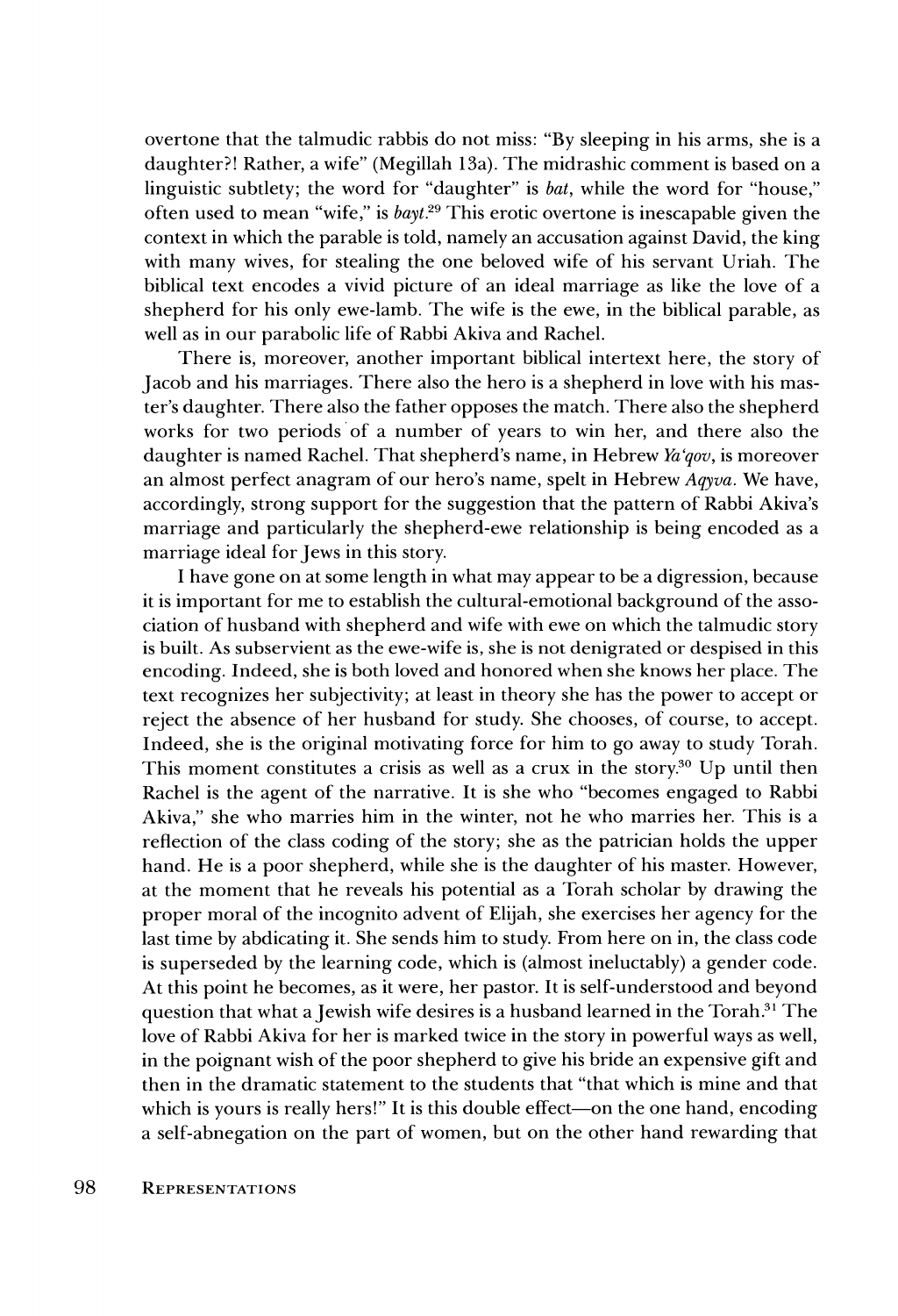self-abnegation with great prestige—that enabled this story to have the normative effect it had in Jewish culture. A formation that did not offer powerful social rewards to women for behaving in this way could not have been as successful in achieving the hegemony this role model for women did achieve among Jews.

A coda, added in the version of the Rabbi Akiva story in Ketubboth, makes even more explicitly manifest the political function of those stories:

The daughter of Rabbi Akiva also behaved in this manner toward Ben-Azzai. And this fits the popular saying, "Ewe follows ewe—as the mother, so the daughter!"

This remark makes explicit for the first time the pun on the name of Rachel meaning "ewe." More to the point, however, is the ideological work this little epilogue is performing. First of all, the story solves the problem of the recalcitrant Ben-Azzai, who refused to marry because his soul desired Torah, by domesticating him. He, also, got married in the end and became a married monk himself. There really is no tension, the text implies, between marriage and lust for learning. All you need is the right kind of wife. The story encodes the extreme model of Rachel as an ideal for Jewish womanhood and not as an exception, and indeed the practice of husbands leaving their wives for very extended periods to study Torah was current in some communities (and a theme of literature) until the early twentieth century, when it seems to have been abandoned.<sup>32</sup> The romance of Rabbi Akiva and Rachel is thus historical in precisely the sense that Eva Cantarella argues the Homeric epics are historical:

For all the centuries of the so-called Hellenic Middle Ages, the *aidoi* and *rhapsodoi*, singing the deeds of their ancestors, fulfilled not only a recreational function but an important pedagogical one as well. They taught the Greeks what to feel and think, what they should be, and how they should behave. As men learned from the *epos* to adapt themselves to the model of the hero, so women listening to the poets learned what sort of behavior they should adopt and what they should avoid. It is in this sense that the Iliad and the Odyssey are considered historical documents.<sup>33</sup>

Our romantic fiction is a historical document in precisely this sense. The romance of Rabbi Akiva and Rachel is foundational for the two-edged sword of European Jewish patriarchal culture, which often gave women much power and prestige in the "secular" realm while denying them participation in the religious sphere. My great-grandmother ran a large lumber business while her husband devoted himself to the study of Torah.<sup>34</sup> Such is the cultural power that the figure of Rabbi Akiva commands.

All was not smooth, however, in the innovation of the practice of the married monk. The Talmud itself shows us the cracks just under the surface of the utopian solution. The amount of conflict that the new social practice engendered is marked by the astonishing final story in the collection. After reading it, truly one of the most appalling stories of a Rabbi's behavior in the Talmud, we are not at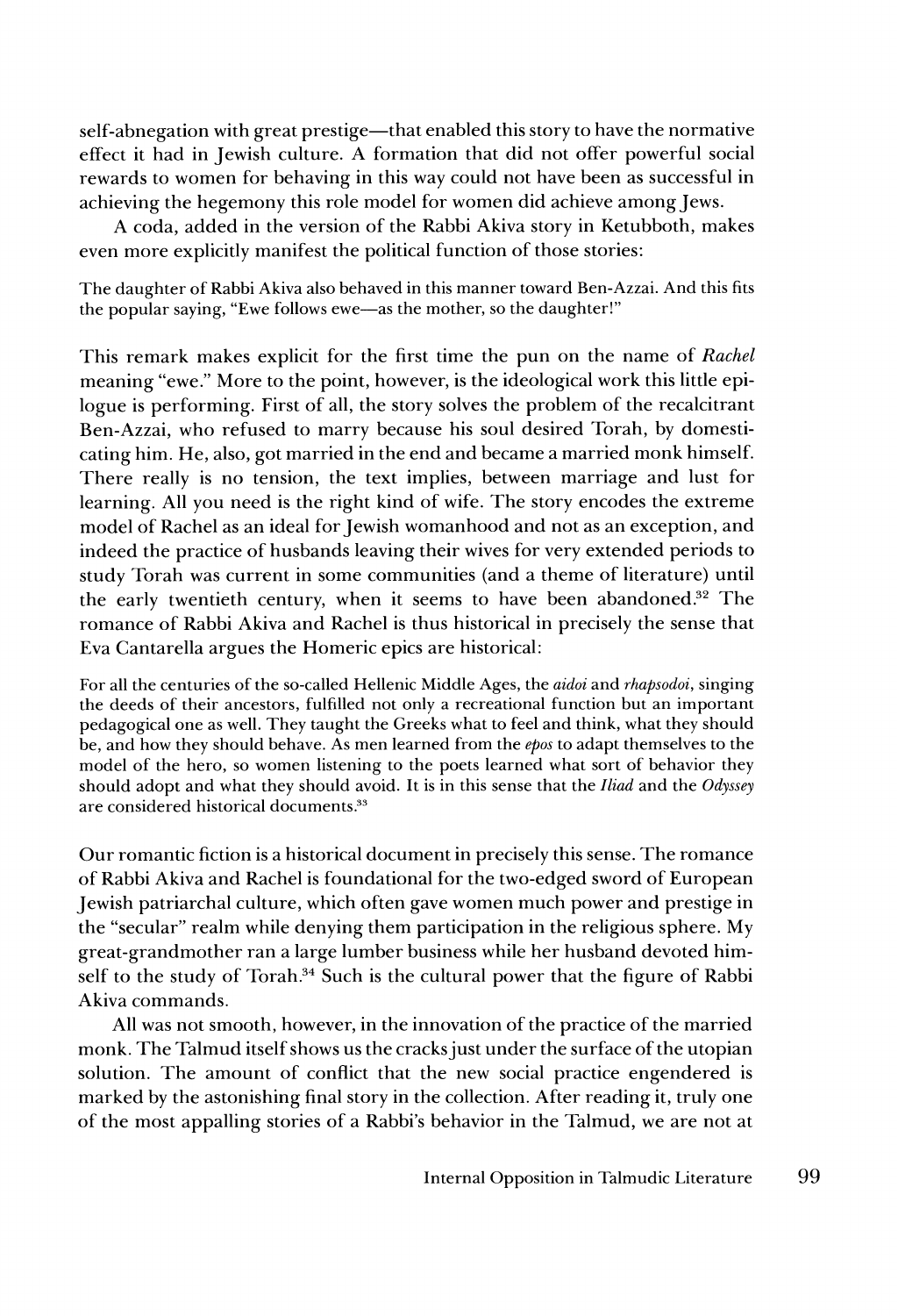all surprised at the cultural energy that was required to institute such an extreme practice, nor at the necessity to utilize Rabbi Akiva for its production:

Ray Yosef the son of Raya was sent by his father to the House of Study to study with Rabbi Joseph. They set for him six years of study [i.e., he had been married and it was decided that he would be away from home for six years]. After three years, on the eve of Yom Kippur, he said, "I will go and visit my wife." His father heard and went out to meet him with weapon. He said to him, "You remembered your whore?" And some say, he said, "You remembered your dove?"<sup>35</sup> They fought, and neither of them got to eat the final meal before the fast.

This shocking tale, with near-unique violence of language and more than a hint of violent behavior between a father and a son, testifies eloquently to the extent of the conflict that the Babylonian innovation associated with Rava's name aroused in his own community of Babylonia. Representing the strife as between Rava and his own son makes that conflict vividly real.

Critique from without: Palestinian rejection. The two communities of Rabbis, in Babylonia and Palestine, were by no means hermetically sealed off one from the other. Any cultural currents in one would have been felt as waves in the other. We have already seen that in the Palestinian Talmud, no such extreme marriage patterns as that of the Babylonians are contemplated. There is, indeed, further evidence that not only were they not contemplated but that they were not countenanced either. Our Babylonian Talmudic text contains three more narratives of Rabbis who married and then left their wives for periods of twelve years or more. I will read just one of these stories because, since it occurs both in a Babylonian version here and in a Palestinian version in Bereshit rabba, it gives me elegant testing ground for my hypothesis that the practice of marrying and leaving one's wife for extended periods was much more heavily stigmatized in Palestine than in Babylonia. To facilitate comparison, I will present the two stories side by side:

| PALESTINIAN VERSION                                                                                                     | <b>BABYLONIAN VERSION</b>                                                                                                                                                                                                                             |
|-------------------------------------------------------------------------------------------------------------------------|-------------------------------------------------------------------------------------------------------------------------------------------------------------------------------------------------------------------------------------------------------|
| Hananiah the son of Hakinai and Rabbi<br>Shimon the son of Yohai went to study<br>Torah with Rabbi Akiva in Bnei Berak. | Rabbi Hananiah the son of Hakinai was<br>going to the House of the Rabbi [the Study<br>House] at the end of the wedding of Rabbi<br>Shimon the son of Yohai. He [Shimon] said<br>to him, "Wait for me until I can come with<br>you." He did not wait. |
| They were there for thirteen years.                                                                                     | He went and sat for twelve years in the<br>House of the Rabbi.                                                                                                                                                                                        |
| Rabbi Shimon the son of Yohai used to send<br>letters to his wife, and used to know what                                |                                                                                                                                                                                                                                                       |

was happening to his family. Hananiah the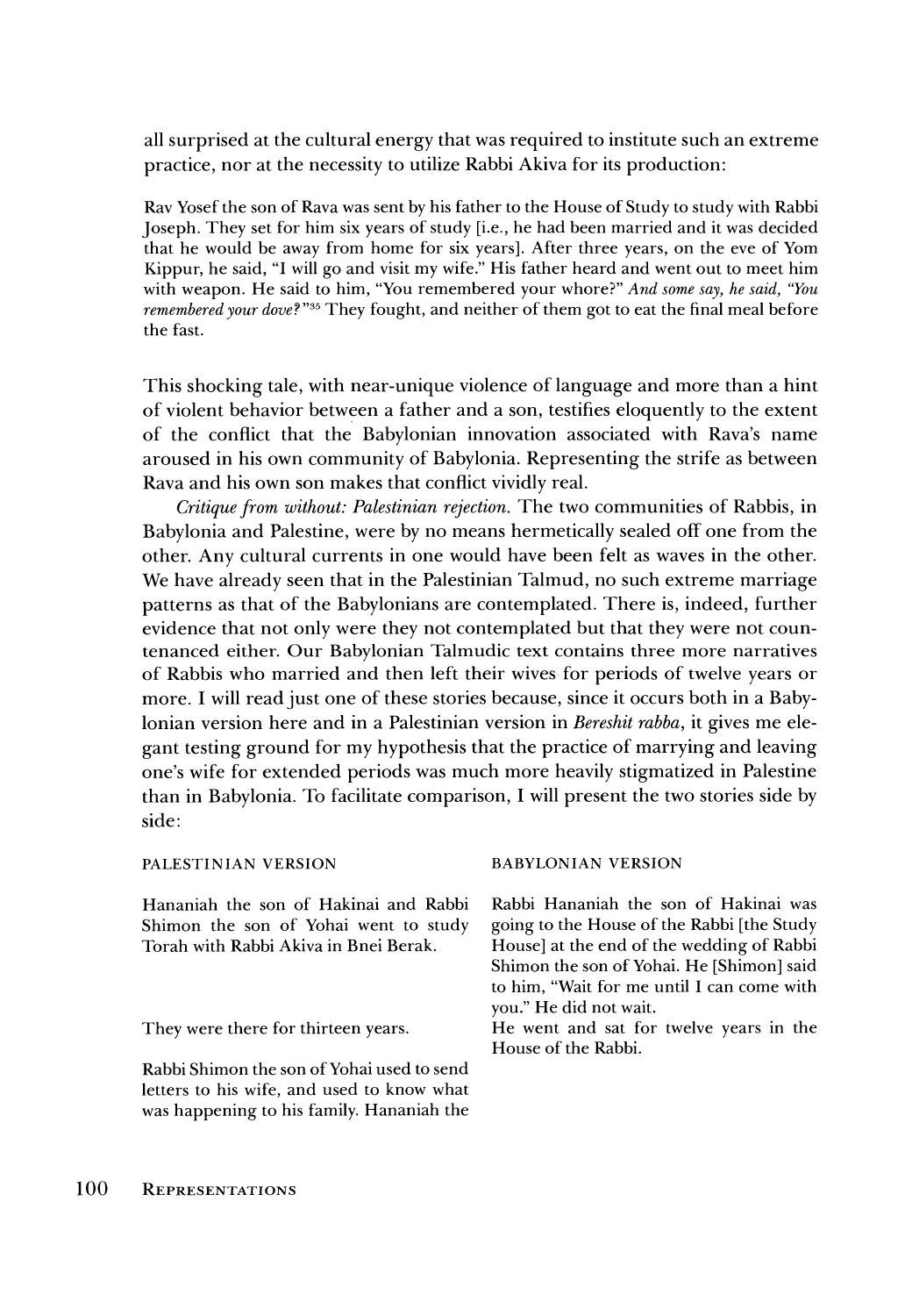son of Hakinai did not send letters to his wife and did not know what was happening to his family. His wife sent to him, "Your daughter is grown; come and find her a match." Rabbi Akiva perceived with the Holy Spirit and said, "Anyone who has a grown daughter should go and find her a match."

[He wished to enter his house but found that it was turned in a different direction.] What did he do? He went and sat by the well. He heard the voices of the water drawers saving, "Daughter of Hakinai, fill your pitcher and ascend."

She went, and he went after her, until he came into his house. Just as his wife saw him, her soul left her.

{There are those who say that it returned.}<sup>36</sup>

By the time that he arrived, the streets of the town had changed and he did not know the way home. He went and sat by the bank of the river. He heard that they were calling a girl: "Daughter of Hakinai, Daughter of Hakinai, come and fill your pitcher, and come let us go." He said [to himself], "One can derive from this that this girl is mine." He followed her. His wife was sitting and sifting flour. She lifted her eyes, saw him, was filled with desire; her soul departed. He said before Him, "Master of the Universe, such is the reward of this poor woman?" He prayed for her and she lived.

Precisely the evident fact that we have the same story in front of us in two versions here enables us to perceive the different cultural work that each version is doing, thus providing clues for differences between the two cultures that produced them. Looking first at the Palestinian version, we see that it is entirely oriented toward condemnation of the behavior of Hananiah (note that he is not even awarded his title of "Rabbi" in this version!). We have here a portrayal of an extreme, a married man who becomes so involved with his studies that he does not know whether he has a daughter, or if he does forgets her existence entirely. Even after his wife writes to him-after thirteen years-and requests his aid in caring for his daughter's future, he does not respond until explicitly commanded to do so by the Head of the Yeshiva, none other than Rabbi Akiva, whose cultural prestige is being mobilized here for a purpose quite different than in the Babylonian text. The original story ends with the bitter consequence of his behavior, the death of his wife. There is nothing in this version that ameliorates in any way the critique of the practice of long absences for study of Torah, unless it be the implicit contrast with Rabbi Shim'on, who at least stayed in constant touch with his wife.

In stark contrast to this version is the Babylonian rewriting of the story. Here, the elements of critique of Rabbi Hananiah are relatively muted. We are not told that he did not contact his family, nor that he only decided to go home when forced to either by her or by the teacher. When his wife dies, he is horrified and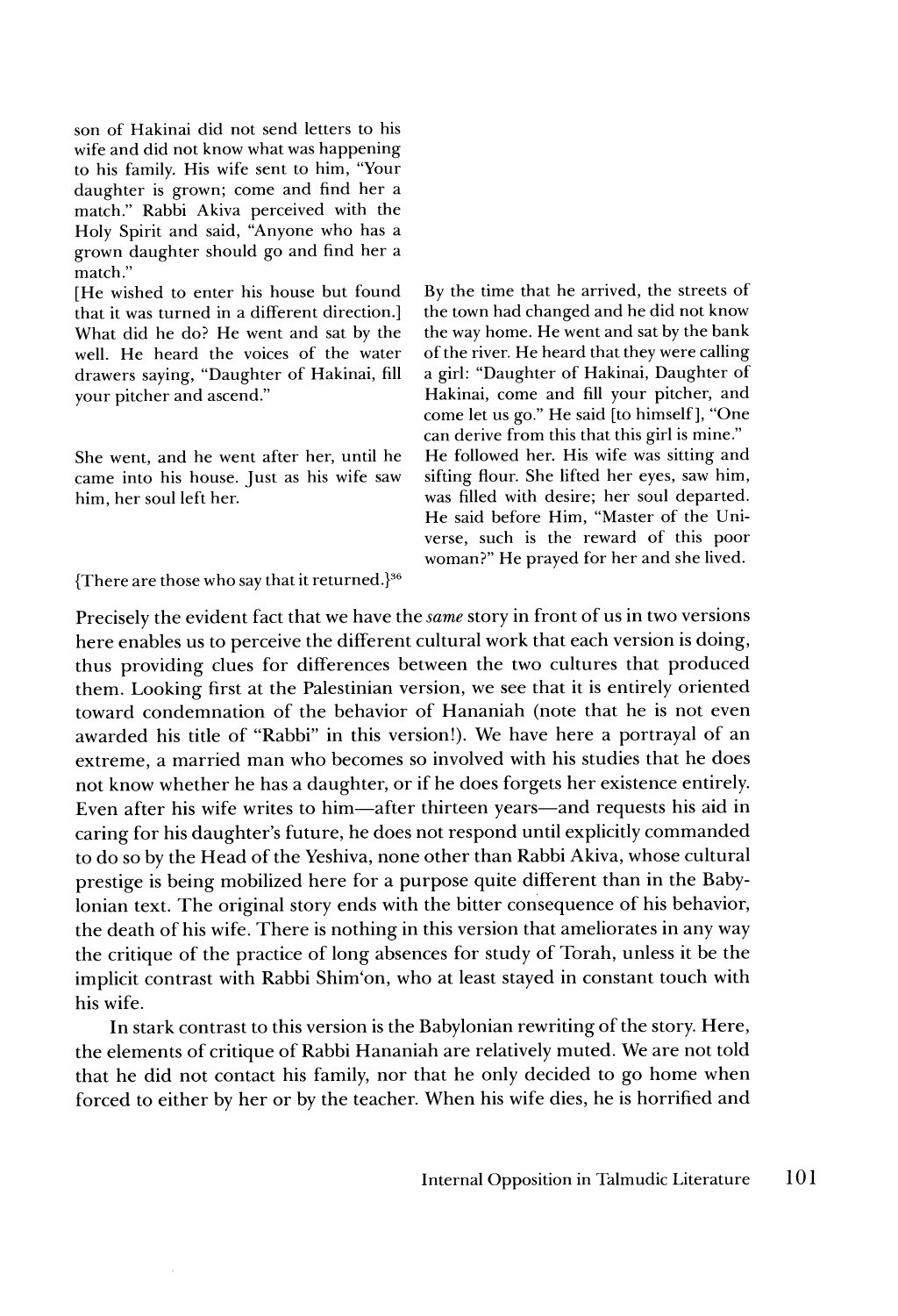intervenes with heaven to restore her to life. What I am claiming is that the Babylonian version is a revision of the story that is explicitly designed to provide a utopian solution to the enormous moral and halakic contradictions involved in the practice of husbands being away from their wives to study Torah for years on end, as if to suggest that, in our contemporary language of utopia, you can have it all. The Babylonian reteller, struggling with a Palestinian story that, not surprisingly, reflects the strongly critical position of that culture against the practice, mutes that critique dramatically by leaving out certain elements of the narrative. His provision of the *deus ex machina* of a miraculous resurrection only emphasizes the failed utopian resolution of the story even more. This happy end rings as false as the endings of The Tempest or Midsummer Night's Dream, with everyone well married. This is not intended, of course, as an aesthetic comment, but rather a statement of the way that the very resolutions typical of the comic literary text often betray rather than provide solutions for the underlying sociocultural conflicts.<sup>37</sup>

If in Babylonia the practice of extended absence of rabbinic husband from wife was contested, in Palestine it seems, then, to have been simply rejected. I am not arguing for greater asceticism in Babylonia than in Palestine; quite the opposite, I think that in Palestine there was more of a sense that it is possible and desirable for men to separate themselves from sexual desire at least in part, either by remaining unmarried for extended periods of time or by ascetic sexual practice within marriage.<sup>38</sup> However, together with that notion, there seems also to have been an understanding in Palestine that once married such asceticism cannot be imposed on a wife.<sup>39</sup> Support for this claim can be found in the tannaitic midrash on Miriam's complaint against her brother Moses (Num. 12 and Sifre ad loc.). This narrative tells of a complaint that Miriam lodged with and against her brother Moses and the strong rebuke and punishment that she received from God for this insolent behavior. By diverting the interpretation of this complaint from one against the wife of Moses (as the biblical text seems to imply) to one on her behalf, the midrash produces strong opposition to celibate marriage.

The biblical story opens with the statement that Miriam and Aaron spoke against Moses regarding the Ethiopean woman (Tzipporah, according to the midrash) that he had married:<sup>40</sup>

And Miriam and Aaron spoke against Moses [Num. 12.1]. This teaches that both of them spoke against him but Miriam initiated it, for Miriam was not accustomed to speaking in the presence of Aaron, except for an immediate need.

The midrashic text is a response to an anomaly in the biblical text, namely that while the verb has two subjects, one male and one female, the verb form is feminine singular.<sup>41</sup> The midrash interprets this to mean that it was on Miriam's initiative that the slander or complaint against Moses took place. While the linguistic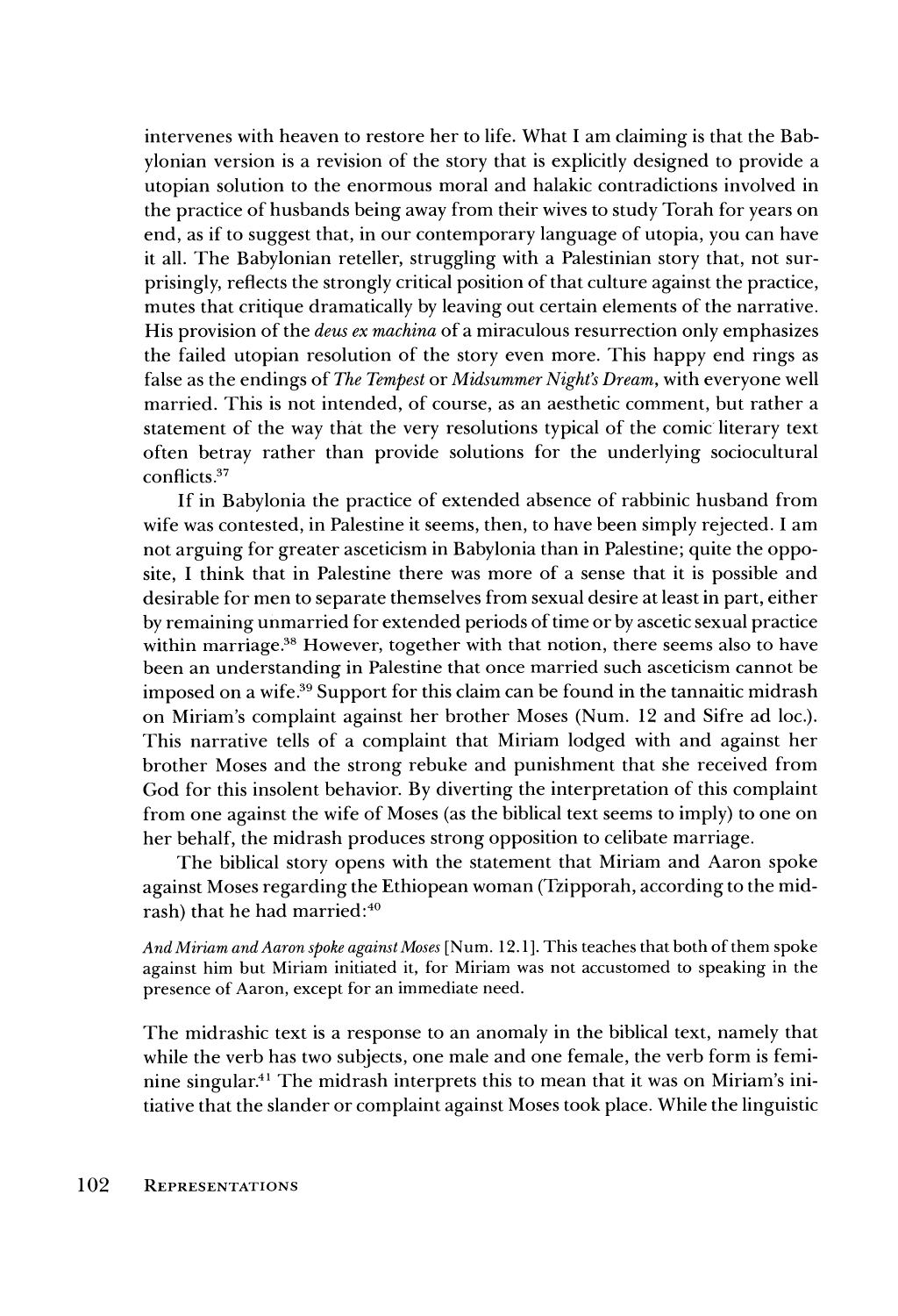issue that the midrash addresses may be a real one, the particular emphasis of its resolution, namely that Miriam was the prime instigator here, serves a larger hermeneutic and ideological purpose. The midrash continues to explicate the story:

And Miriam and Aaron spoke with regard to the Ethiopean woman. And indeed, how did Miriam know that Moses had withdrawn from sexual intercourse?<sup>42</sup> She saw that Tzipporah no longer adorned herself with women's ornaments. She said to her: What is the matter with you? Why do you not adorn yourself with women's ornaments? She said: Your brother does not care about the matter. And this is how Miriam knew. And she spoke to her brother [Aaron], and the two of them spoke against him.

Rabbi Nathan said Miriam was at the side of Tzipporah, at the time, when it says, "And the youth ran . . . and said Eldad and Medad are prophesying in the camp" [Num. 11.28]. When Tzipporah heard, she said: Woe to the wives of these!<sup>43</sup> And this is how Miriam knew. And she spoke to Aaron, and the two of them spoke against him.

In contrast to other early interpretative traditions that understand that Miriam and Aaron were complaining *against* the wife of Moses, the midrash understands it to be a complaint on her behalf. The midrashic rewriting of the story is, as is usually the case at least in these early midrashim, a response to a gap in the biblical text that demands interpretation. The story begins with Miriam complaining "with regard to the Ethiopean woman," but in the elaboration the complaint of Miriam and Aaron is entirely different: "Did God only speak with Moses; He indeed spoke with us as well?" Rather than being a charge having to do with whom Moses had married, it seems to be a challenge to some power or privilege of his. Moreover, God's defense of Moses cum punishment of Miriam seemingly has nothing to do with his wife, being merely a statement of Moses' special holiness. There is accordingly an inner contradiction in the story: Was the complaint because Moses had married inappropriately or because Miriam was jealous of his status? The midrashic story fills this gap by connecting the two complaints as one; she complained on behalf of the wife, arguing that he had behaved toward her in a way that was arrogant and overbearing. Did she and her elder brother not share his status and yet not behave so toward their spouses? The midrash, moreover, knows precisely what the complaint of the wife was, and as plausible a resolution of the contradiction as this is, it is not straightforwardly accountable for as the "meaning" of the biblical text. As is typical for midrash, we seem to have a synergy of two factors in creating the interpretation; on the one hand a genuine interpretative difficulty that is addressed by the interpretation and on the other hand an ideological investment that is served by the interpretation.<sup>44</sup> Accordingly, the midrash doubly ventriloquizes the voice of the woman and her complaint, first because it is Miriam who is the initiator of the action and speaker here, but also because the midrash reports, in her name, what she had heard from Tzipporah that had made her aware of the wife's distress.<sup>45</sup> The text communicates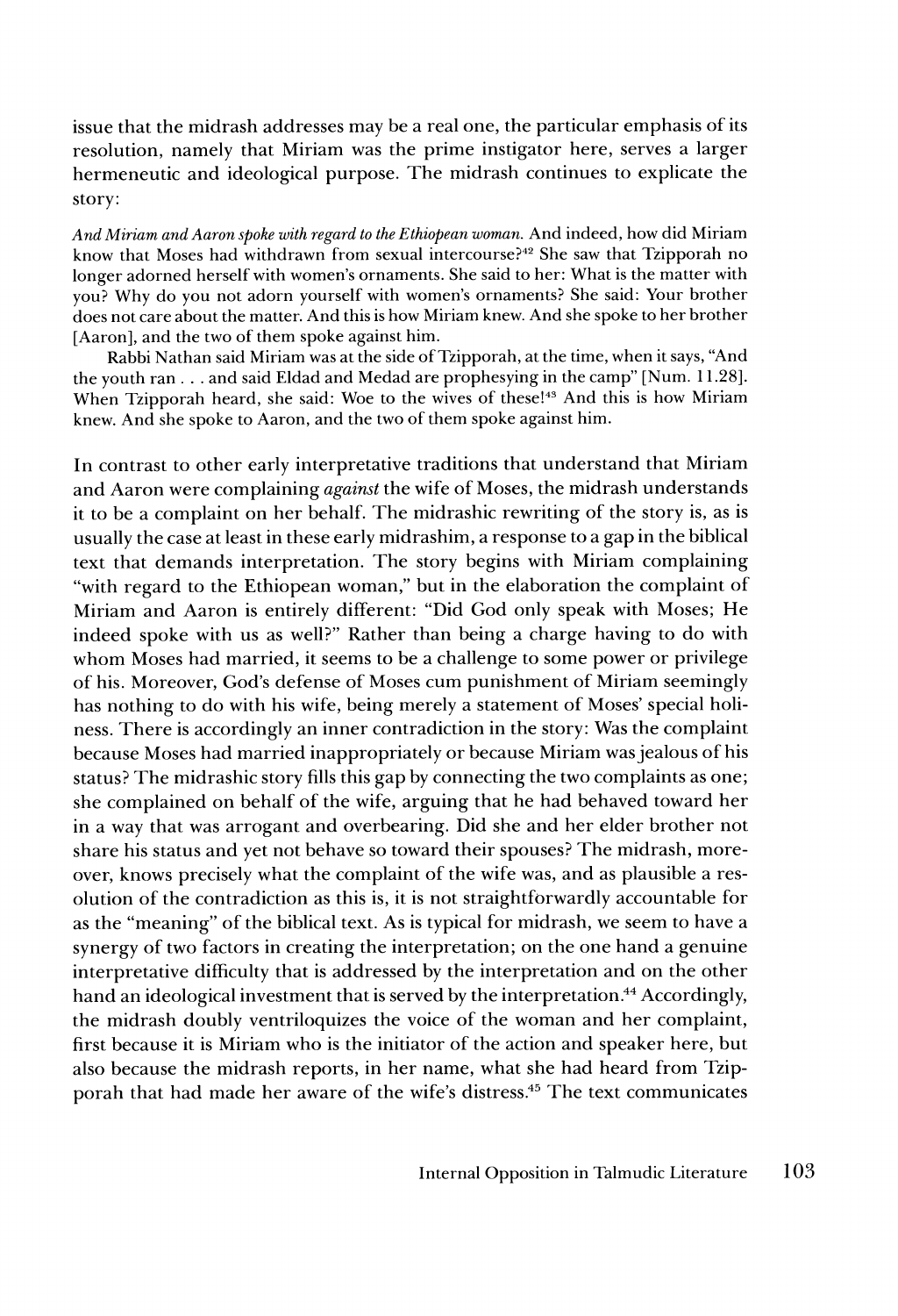two forms of the woman's complaint against her husband. The first is more subtle in that only by indirection does it imply an indictment of Moses for not having intercourse with her, while in the second case the grievance is sharp, direct, and clear. "Woe to the wives of these!" Woe to the wife of him who becomes overly holy, and owing to his holiness ignores the needs of his wife for sex. At the same time that Miriam is being condemned by the biblical text and by the midrash for her untoward accusation against Moses, the text ventriloquizes the voice of the woman whose husband devotes himself overly much to the study of Torah and refrains from intercourse.

The midrash goes on to emphasize the good intentions of Miriam, while still recognizing that the Torah narrates her punishment for this act:

Behold, the matter is suitable for an argument from the mild case to the severe: Since Miriam did not complain to her brother for blame but for praise, and not to decrease procreation but to increase it and only in private, and thus was punished, all the more so one who speaks against his fellow for blame and not for praise, to decrease procreation and not to increase it, in public and not in private.

Many who commit the sin of slander do so in order to decrease procreation, either by preventing marriages from taking place or by promoting disharmony between husband and wife. Miriam did the opposite. Her intention was to promote the good by restoring harmony between Moses and Tzipporah, and the proof of this is that she made her charge in private. The midrash here goes out of its way to reduce the culpability of Miriam, in spite of the severe punishment that she is given in the Torah narrative—temporary leprosy, precisely the normal punishment for slander in the rabbinic moral system. Her sin was only in being overly and inappropriately zealous for the performance of the commandment. By thus minimizing the disapproval of Miriam's speech against Moses and making its intentions entirely praiseworthy, the midrash is already expressing a negative attitude toward married celibacy, within the confines of a possible reading of the biblical text.

The midrash goes on to explain the rest of the story. Miriam and Aaron's complaint had to do with the way that Moses was holding himself above themholier than thou—in his celibate behavior:

And they said, "Did God speak only to Moses?" Did He not speak with the Fathers, and they did not withdraw [from sex]? Did the Holiness not speak also with us, yet we did not withdraw?

To which comes God's reply to them:

If there will be for you a prophet. Perhaps just as I speak with the prophets in dreams and visions, so I speak with Moses, therefore Scripture tells us, "Not so is my servant Moses"except for the ministering angels. Rabbi Yose says, even than the ministering angels.

Mouth to mouth do I speak with him. Mouth to mouth I told him to withdraw from his wife.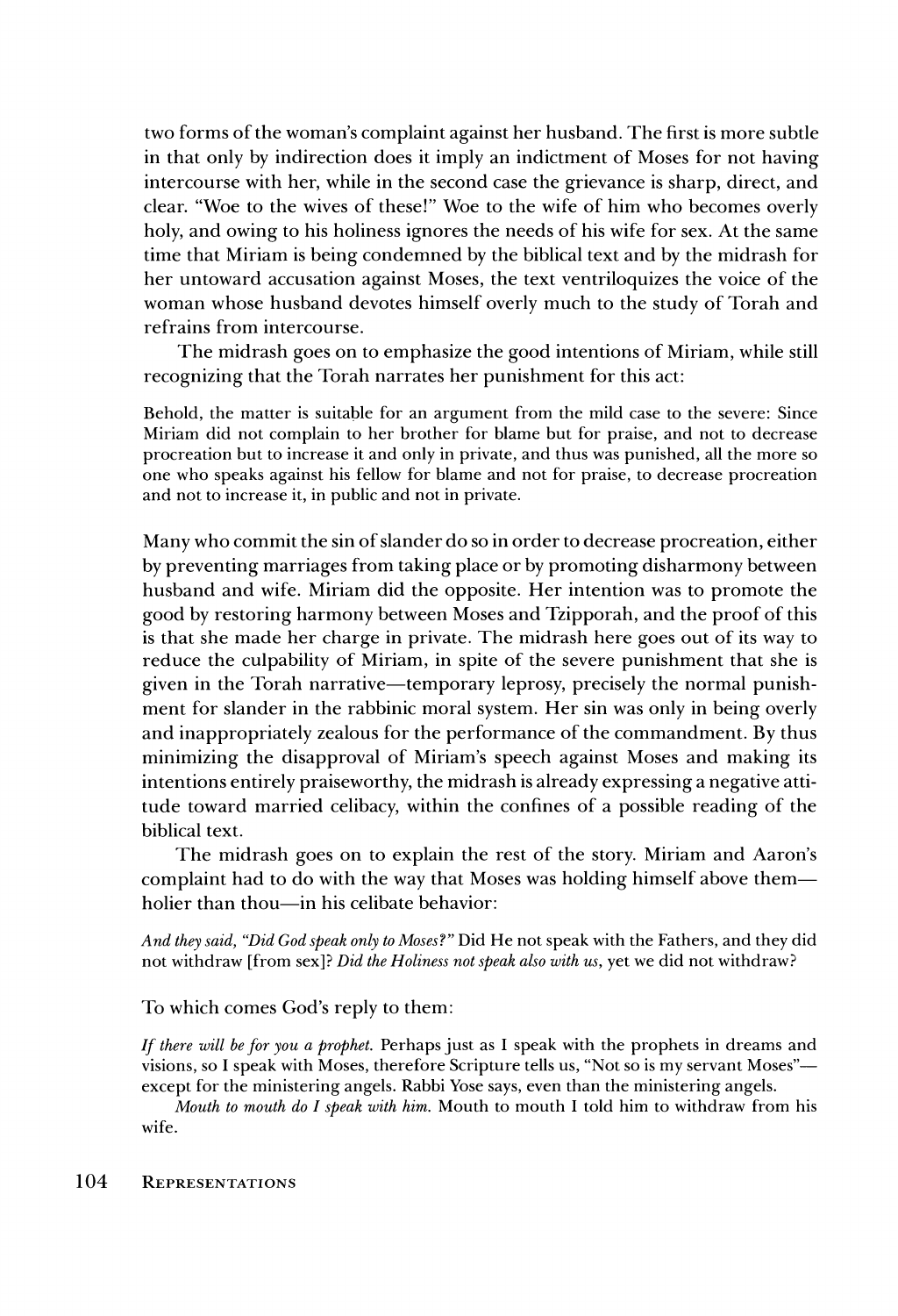At first blush this midrash seems to be an approbation of the holiness of celibacy and even of celibate marriage—a practice well known in certain early Christian circles, as has been discussed by Peter Brown. After all, Moses is the very highest model of what a human being can achieve in religious life. He chose to be celibate at a certain point in his life and is approbated for this very strongly by God Himself. This would seemingly then be an exemplum, as it were, to the Rabbis themselves. And so, indeed, Finkelstein interprets it, arguing that the midrash is a support for the practice of extended postmarital separations.

In fact. I would claim, not only does this text not promote the ideal of celibacy or celibate marriage for the Rabbis, it constitutes a very strong polemic against such a practice or ideal. To see why that should be so, we shall need to read the text a little more closely. First of all, we must realize that the midrash is explicitly and formally citing the received tradition of Moses' celibacy. Note that it does not ask how we know that Moses had withdrawn from his wife after Sinai, only how Miriam came to know. The midrash thus conveys (and we know for a fact) that the motif of Moses' mariage blanc was current in earlier Jewish tradition. In Philo, for example, Moses is the very type of the highly regarded therapeutae who renounce sex entirely (Fraade, 264). My thesis is that the midrash cites this authoritative and widespread tradition here in order to counter it. By introducing this traditional theme precisely at this point in the midrashic text and not, for example, in the context of accounts of Moses' piety, the midrash has found a means of neutralizing and opposing the ideology of the tradition, without, however, denying its validity entirely—something they apparently could not have accomplished given its widespread authority.

God's condemnation of Miriam and Aaron is explicitly put into terms that emphasize the exceptional nature of the relationship between Moses and God. Miriam and Aaron seem to be proposing that since they have the same status as Moses, having also spoken with God, either they should be refraining from sex also or he shouldn't be. God's rebuke to them consists of a very strong statement that Moses is special—indeed, unique. There will be other prophets, just like Miriam and Aaron, but to them God will speak in dreams and visions. They, accordingly, are not required to refrain from sexual intercourse. Even the Patriarchs Abraham, Isaac, and Jacob were not expected or allowed to be celibate. Only Moses, with whom God spoke "mouth to mouth"-in itself, a highly erotic attribute—only he was required to withdraw from marital life. He is either only slightly below the angels or even more spiritual than they, and no other human being was ever like him. It would follow, of course, a fortiori, that all lesser mortals than the Patriarchs, prophets, and Moses' siblings, whatever the degree of holiness to which they aspire, are not expected to be celibate. I read the midrashic text, then, as a form of opposition to the received tradition that Moses was a celibate husband. In order to neutralize the force of this authoritative motif, the midrash cites it and contests it at the same time by marginalizing it as the practice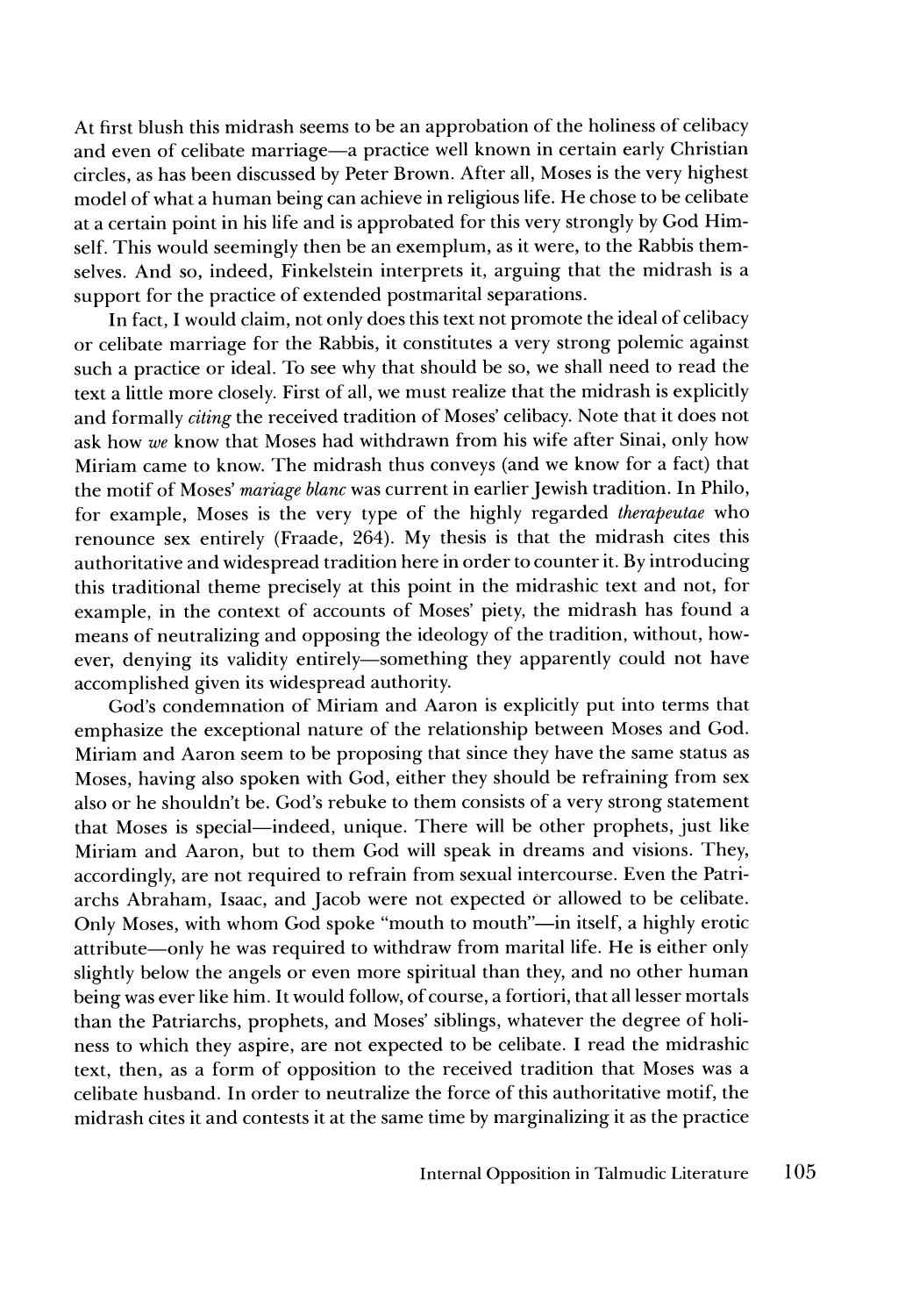expected of and permitted only to Moses in all of history. Thus the midrash manages both to remain faithful to a powerful received tradition and at the same time to counter it. When this point is combined with the vivid expression of empathy with the neglected wife of the "prophet" who opts for celibacy, we have a robust polemical statement against the sort of practice that the Babylonian Rabbis engaged in (or at any rate, say they engaged in) of leaving their wives for years on end without sexual companionship.<sup>46</sup>

Once more, comparing the Babylonian version of this tradition with the Palestinian text just read will reinforce this point. In the Babylonian Talmud, the story is cited thus:

Moses separated himself from his wife. What did he reason? He reasoned for himself by a syllogism [gal wehomer]. He said: If Israel, with whom the Shekina only spoke for a short time, and only for a set time, the Torah said, "For three days do not approach woman," I with whom the Shekina speaks at every moment and without a set time, a fortiori. And how do we know that God agreed with him, for it says, "Go tell them, return to your tents," and right after that, "But you stay here with me." And there are those who say [that we learn it] from "Mouth to mouth will I speak with him." (Shabbat 67a)

This Babylonian retelling of the story is conspicuous for its absences and by its absences makes the presences of the Palestinian version all the more prominent. There is no representation here, whatsoever, of the feelings of the wife, indeed no recognition that she is, in any way, an interested party in the decision. Moreover, although the difference between Moses and the ordinary people is adduced here as well, it is not done in such a way that we clearly understand that for all others renunciation of marital sex is excluded and regarded as arrogance and wrong, as it is in the midrash. One could easily read this text as a further authorization for the apparent Babylonian practice of long postmarital separations for the study of Torah, while the Palestinian version above strongly condemns the practice.

## The Case of the Married Monk

By cross-examining the talmudic texts, then, I have proffered a solution to the case of the married monk. A set of directly contradictory social demands were current within the culture; on the one hand, the highest of achievements was to devote oneself entirely to the study of Torah, and on the other hand, there was an absolute demand on everyone to marry and procreate. The Palestinians resolved this tension by following a common Hellenistic practice of marrying late after an extended period devoted to "philosophy," which for the Jews meant Torah. The Babylonians, on the other hand, having a strong cultural model of the necessity of sexual activity for postpubescent men, were prevented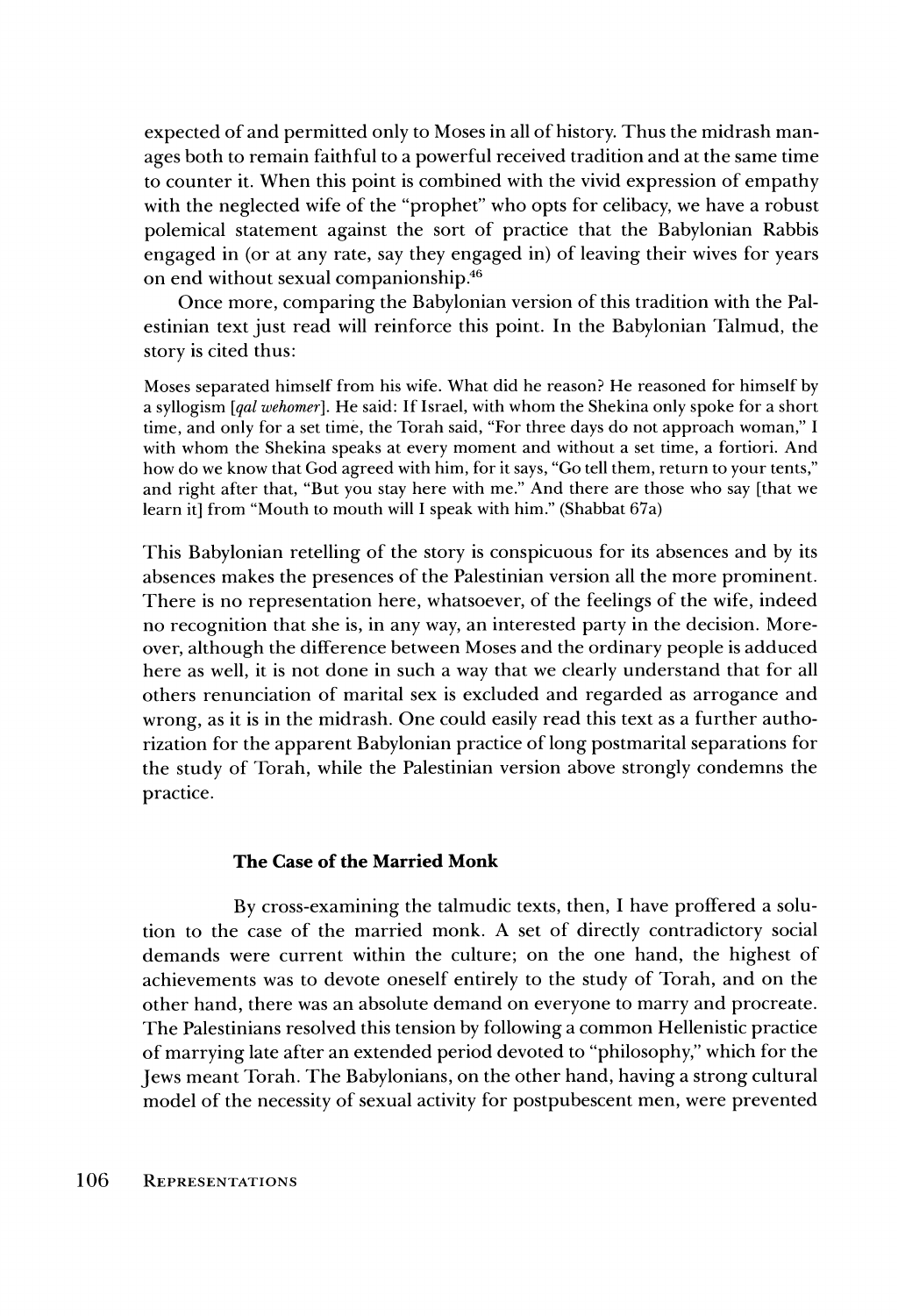from such a pattern. They instituted, at some point, therefore, the impossible "solution" of men marrying young and then leaving their wives for extended periods of study, creating, then, a class of "married monks." The romantic story of the marriage of the hegemonic symbol, Rabbi Akiva, is a text produced to institute a practical resolution of the social dilemma. The talmudic literature produces as well strong (and often covert) opposition to the practice instituted by this story.<sup>47</sup> (These oppositional literary techniques take many of the forms of oppositional literature in other cultures as well, including ironic appropriation.)<sup>48</sup> Literary analysis can be then a means to tentative exposition of cultural reality. Precisely through close (but contextualized) reading, the surface of the text manifests unresolved tensions and conflicts within the actual social structure. It is the failure of the narrative to totalize that is significant, and not its success. We do not have to read the texts as documents that reflect social practice, as in the older historicism, nor as "texts" that are entirely self-enclosed and autonomous, as in the various formalistic practices of literary criticism, but as themselves practices of culture that can be pressured to reveal from within themselves the cultural work that they do.

# **Notes**

This essay is an expanded version of a lecture delivered on 11 March 1991 as the inaugural lecture of the Taubman Chair of Talmudic Culture in the Department of Near Eastern Studies at the University of California, Berkeley. I wish to thank Robert Alter, David Biale, Alice Boyarin, Stephen Greenblatt, Howard Eilberg-Schwartz, Arnold Eisen, Galit Hasan-Rokem, Steven Knapp, Chana Kronfeld, Ilana Pardes, and Dina Stein for reading drafts of this paper and making very useful suggestions. All the usual clichés apply.

- 1. This is to be taken as neither an assertion nor a denial of the biographical, historical "reality" of these rabbis and their discourse but only as an interpretation of the function that the text plays, in my reading, in rabbinic culture.
- 2. On Ben-Azzai's self-justification, see also David Daube, The Duty of Procreation (Edinburgh, 1977), 37-38.
- 3. Steven D. Fraade, "Ascetical Aspects of Ancient Judaism," in Jewish Spirituality from the Bible Through the Middle Ages, ed. Arthur Green (New York, 1986), 266-67. See also Gary Anderson, "Celibacy or Consummation in the Garden?: Reflections on Early Jewish and Christian Interpretations of the Garden of Eden," Harvard Theological Review 82, no. 2 (1989): 121-48.
- 4. Peter Brown's The Body and Society: Men, Women, and Sexual Renunciation in Early Christianity (New York, 1988) is the most eloquent evocation of that pain and the response to it among early Christians. See also the important comments of Jeremy Cohen, " $Be$ fertile and increase, fill the earth and master it": The Ancient and Medieval Career of a Biblical Text (Ithaca, N.Y., 1989), 114, n. 177.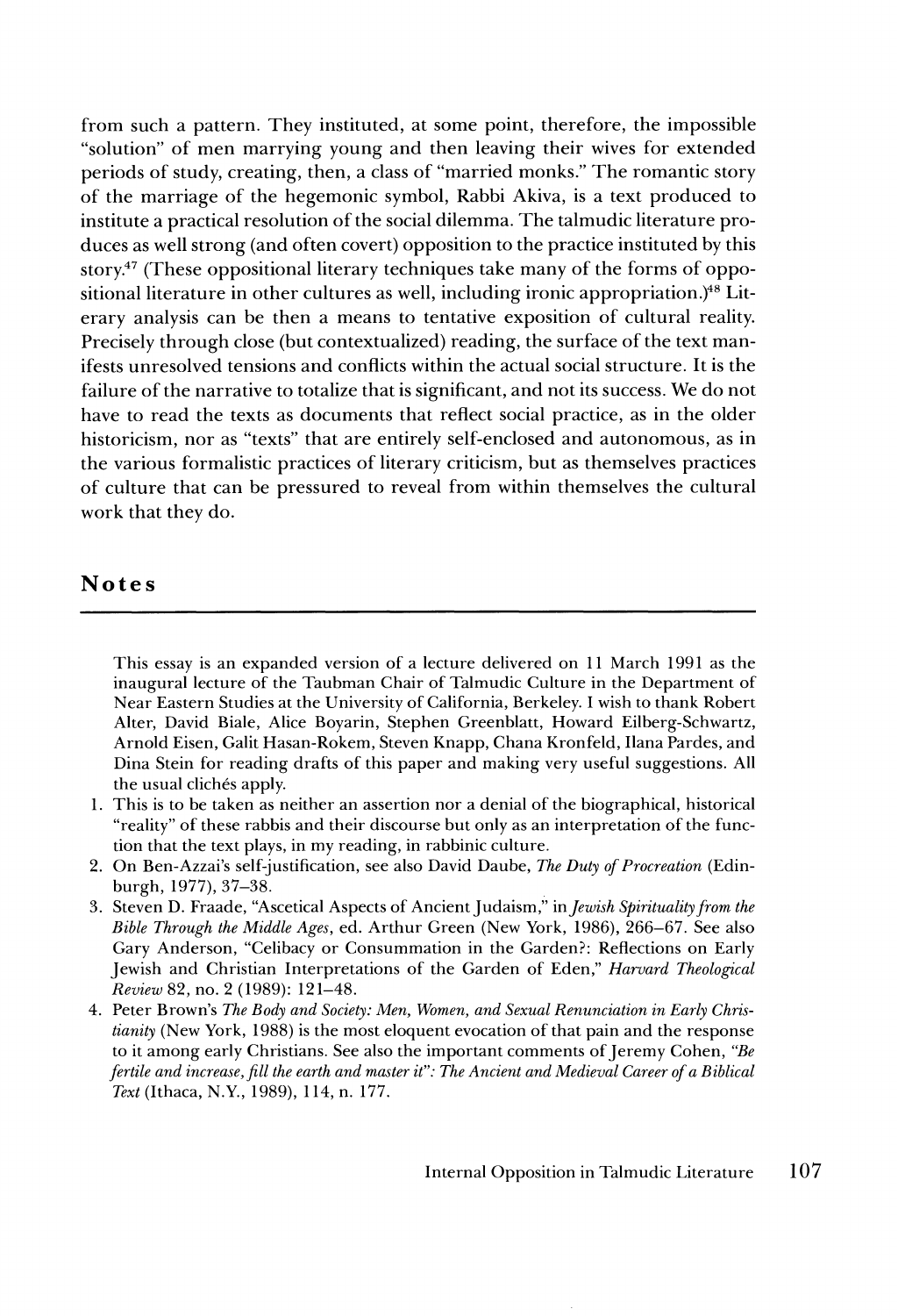- 5. Alon Goshen-Gottstein, "The Body as Image of God in Rabbinic Literature," Paper presented at People of the Body/People of the Book conference, Department of Near Eastern Studies, University of California, Berkeley, 1991.
- 6. Daniel Boyarin, "Behold Israel according to the flesh': On Anthropology and Sexuality in Late Antique Judaism," Yale Journal of Criticism (forthcoming, Spring 1992).
- 7. A particularly precious sort of tiara.
- 8. "Pet" is not a literal translation, as pethood is an institution specific to modern culture. However, this translation comes closest to conveying the connotations of the relation between a shepherd and sheep in the pastoral Jewish culture, including the erotic overtones thereof. For the erotic associations of pet keeping, see Marc Shell, "The Family Pet," Representations 15 (1985): 121–51. "Beast" would be a more strict rendering, but would be misleading in its connotation. The use of this verse implies the solicitous (patronizing) care of a superior in the hierarchy for an inferior, not an ascription of bestiality. Thus, for example, it is used in Tanhuma at Noah 7.1 to refer to the fact that God knew that Noah was righteous among all of the human beings who existed then. I shall further develop these points in my reading of the story below.
- 9. The historical reading is problematic, that is, beyond the bare facts that there was an Akiva, that his wife was named Rachel (although given the emblematic value of her name in the story, maybe even this is fictive), and that apparently they suffered great poverty while he studied Torah. This much of the story seems so frequently told as to be established historically. If we only find significance, however, in the historically "true," then we will be left with very little to read in rabbinic literature.
- 10. The talmudic literature is divided into two main branches chronologically: the tannaitic branch, which extends until the editing of the Mishna at the end of the second century of the Christian Era; and the amoraic period, which follows it until the completion of the main parts of the Talmud between the fourth and sixth centuries. Virtually all of the tannaitic literature is Palestinian, while the amoraic literature comes from both centers. The tannaitic halaka is considered definitive for both communities, although various dialectic strategies can be employed to overcome that hegemony, as we shall see presently.
- 11. This insight enables us to understand better a passage from the Persian Church Father, Aphrahat, that puzzled Gary Anderson somewhat:

Aphrahat declares that one Jew has asserted that Christians are unclean because they do not take wives. He writes:

I have written to you, my beloved, concerning virginity and holiness because I heard about a Jewish man who has reviled one of our brethren, the members of the church. He said to him, "You are impure for you don't take wives. But we are holy and more virtuous for we bear children and multiply seed in the world."

Aphrahat's understanding of holiness is significant. He correctly distinguishes the Jewish understanding of the term, as reflected in rabbinic documentation, from the Christian. Jews understood the term to refer to the state of marriage. Syriac Christians understood the term to refer to sexual continence. Aphrahat's identification of sexual abstinence with uncleanness might seem unusual. The Rabbis never placed the sexually abstinent individual in the legal category of unclean.

Anderson, "Celibacy and Consummation," 122-23. We can see, however, that Aphrahat's allusion is exactly correct. For the (Babylonian) Rabbis (the ones that Aphrahat's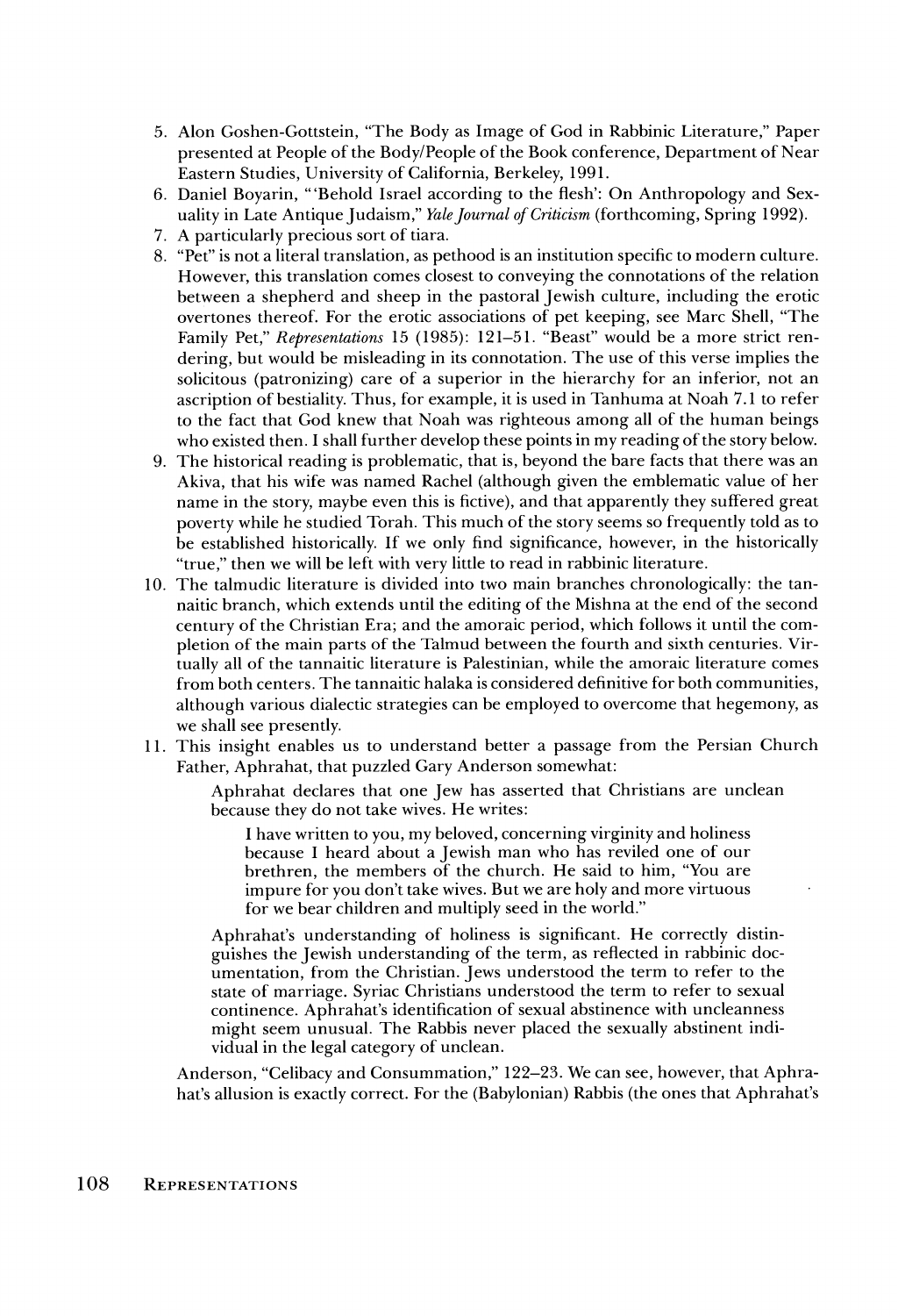congregation would have been in contact with), one who was unmarried was impure, because of their assumption that he would necessarily engage in impure thoughts or more probably seminal emissions, which would of course produce impurity in the technical sense.

- 12. Rashi: "I could have opposed him (and Satan is the Evil Inclination) and not have been afraid that he would cause me to sin."
- 13. Sexual activity is necessary, at any rate, for males. Note the difference between this and Paul's notion of marriage as a defense against lust. For Paul this is a concession for those "not gifted" by being able to transcend sexuality, and he argues that it is not to be accounted a sin for them to marry, while for these Babylonians everyone is prey to lust and should marry. The ability to renounce sexuality cannot be taken as any sort of barometer of the person. Anne Drafthorn Kilmer has informed me that the notion that sex is necessary for everyone seems to have been a current one in the Babylonian Kulturgebiet from very ancient times. In the epic Atrahasis, the priests and priestesses are forbidden to bear children after the flood, but not to have sex!
- 14. By "self-perception," I mean that it reflects a judgment by Babylonian Rabbis on themselves—as well as others. While this does not in itself constitute a positive appreciation of sexuality per se, as opposed to procreation, it does make it impossible for the capacity to withdraw from sex to be understood as a barometer of the spirit, as it does in several Hellenistic traditions, as the following illustrates:

A man must not treat his wife as he would a mistress, Seneca admonishes. and Saint Jerome cites him approvingly. His nephew Lucan was of the same opinion. He wrote an epic, a sort of realistic historical novel, in which he describes in his own fashion the story of the civil war between Caesar and Pompey. He shows Cato, model of the Stoic, taking leave of his wife (the same wife he lent for a time to a friend) as he prepares to go off to war. Even on the eve of such a lengthy separation, they do not make love, as Lucan is at pains to point out, explaining as he does the doctrinal significance of the fact. Even that semigreat man Pompey, although no Stoic, does not sleep with his wife on the farewell night. Why the abstinence? Because a good man does not live for petty pleasures and is careful about every action. To give in to desire is immoral. There is only one reasonable ground for a couple to sleep together: procreation. It was a question not of asceticism but of rationalism.

Paul Veyne, "The Roman Empire," in Veyne, ed., A History of Private Life, trans. Arthur Goldhammer, 3 vols. (Cambridge, Mass., 1987), 1:47. In addition to the fact that a Jewish husband is *required* to sleep with his wife on a farewell night, the fundamental difference here is that according to the rabbinic cultural formation, fulfilling desire (within the bounds of the permitted) is in no way censorable and cannot, therefore, serve as a barometer of virtue.

- 15. Brown, Body and Society, 5-7.
- 16. Daube, Duty of Procreation, 29.
- 17. Boyarin, "Behold Israel."
- 18. The linguistic basis for this identification is complex. The root 'ny, from which 'onah' (the word that I have translated "season") is often used in sexual contexts to mean "have intercourse with." In that sense, it is unrelated linguistically to the word that means "seasons." I think, however, that the Rabbis have conjoined the two senses into one and from thence derived the complex meaning of "regular intercourse."
- 19. I.e., these are the maximum amounts of time that he is permitted to vow not to sleep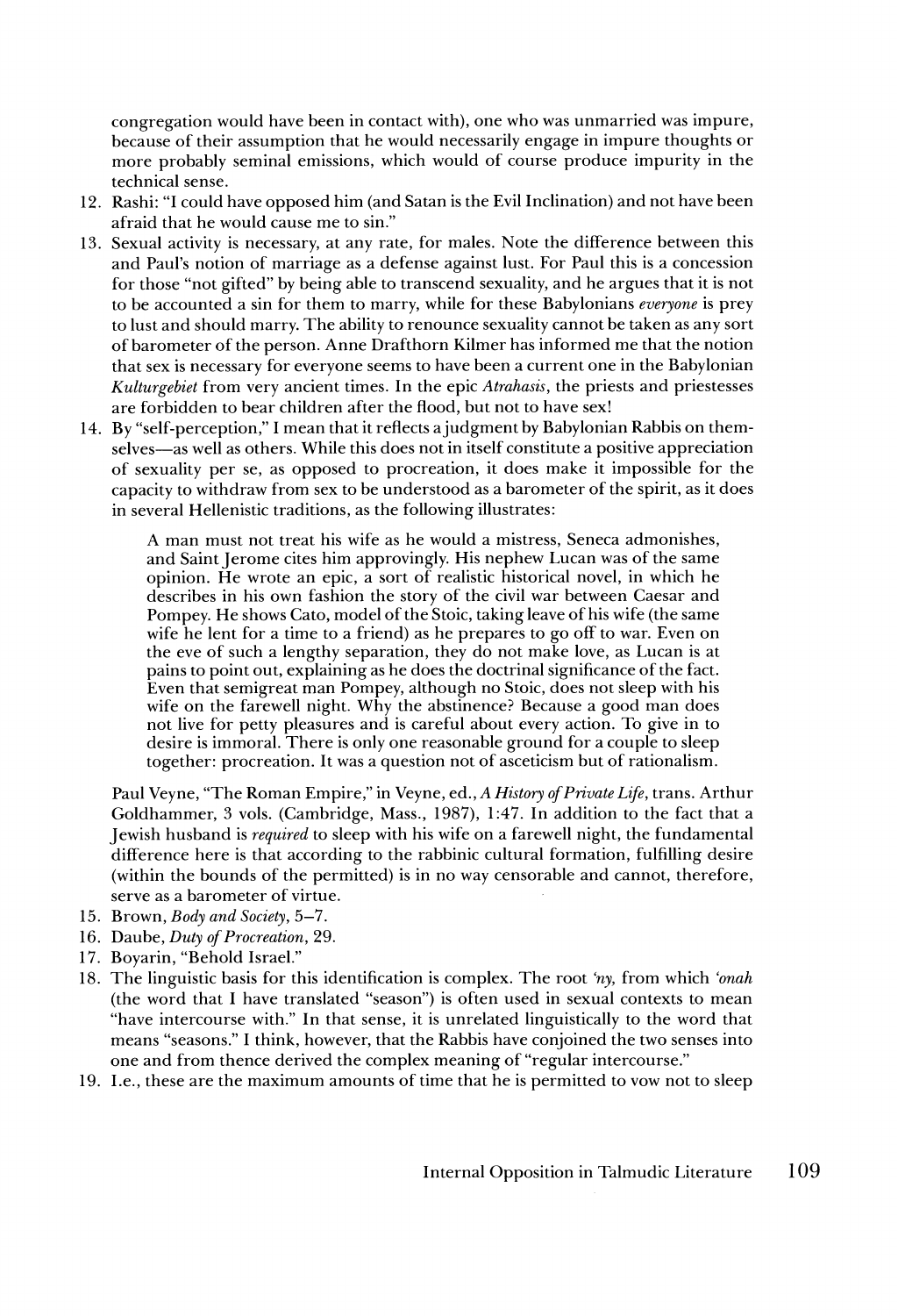with her. If he takes a vow for longer, he must divorce her and pay her the divorce settlement.

- 20. Tayyalin is a difficult term that means something like "idlers"; it may mean "those who spend all of their time in study."
- 21. To be sure, this is not the only interpretation possible of this passage, but it is, interestingly enough, the interpretation of the canonical commentators on the Talmud, Rashi and the Tosafists.
- 22. "Two or three" is a conventional Semitic expression for "several."
- 23. Rav Ada's tradition further contradicts the statement above in the names of both Rav and Rabbi Yohanan to the effect that even with permission a man should not stay away from home for more than a month, a fortiori, without permission. However, it is possible to understand that statement differently, to wit that normal practice is that one is away for thirty days, or even that the two are describing the practice of the one who goes away for thirty days without permission and are merely questioning how long he must stay home before leaving again; so the argument is not definitive.
- 24. Yonah Frankel, Readings in the Spiritual World of the Stories of the Aggada (in Hebrew; Tel Aviv, 1981), 101.
- 25. I owe this formulation to Allen Dundes. While on the one hand, then, this text encodes equal status, as it were, to the wife and the Torah, it also removes women entirely from the sphere of Torah through this complementary distribution. Another way to put this would be that the woman is raised to the status of Torah and therefore prevented from engaging in Torah—analogous to the status of women as art objects in "Western" culture, which has barred them from being artists. In another part of the present project I will analyze at length a discontinuity in the discourse of gender that allows women access to study of Torah.
- 26. This contradiction was already remarked by the twelfth-century talmudic commentators, the Tosafists, who are puzzled at the fact that the Rabbis stay away from home for two or three years, in direct contradiction to the views of both Rav and Rabbi Yohanan. They reinterpret the clear meaning of the text in order to escape from this contradiction, while in my view the whole function of these stories is to neutralize Rav and Rabbi Yohanan, as explicitly noted by Rava himself, who is presented as citing the first one.
- 27. That is, the opposition to this innovation originates in representation of women's subjectivity, not that it is a presentation of actual women's subjectivity. See also below, note 45.
- 28. Since Rachel's father in this text also has an emblematic name—this quintessential fat cat is called "Satisfied Dog"-I do not think that reading Rachel's name as emblematic is overdrawn. Note that her name is only hinted at in the talmudic text, but so strongly that the tradition univocally understood that her name was Rachel. The very absence of explicit reference becomes, accordingly, almost a means of drawing attention to the symbolic value of the name. See below for further support for this point.
- 29. The slippage between wife and daughter is not accidental, as "my daughter" was a common mode of address for the Rabbis toward their wives and other adult women. Moreover, as Chana Kronfeld remarks, erotic love is often figured in biblical (and later Hebrew) parlance as kinship, thus "my sister, my bride" in the Song of Songs.
- 30. Some critics have suggested in fact that two originally unconnected texts have been joined here. In good formalist tradition, I will argue that the story is a unity and the gap in the *sujet* is homologous with a sharp transition in the *fabula*.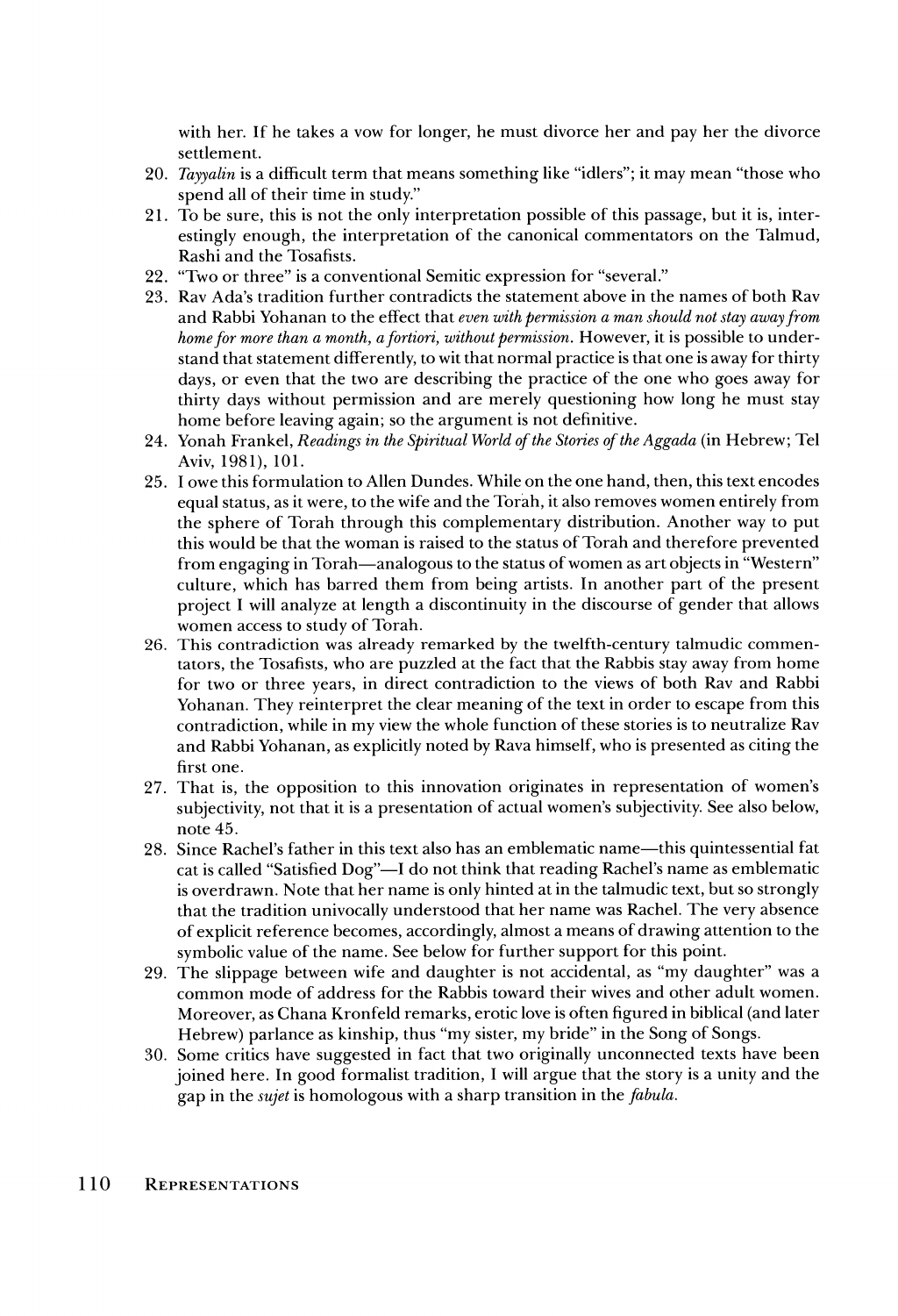- 31. See also Frankel, Readings, 113, on this point.
- 32. Note that this notice of Rachel's daughter as the wife of Ben-Azzai contradicts the one cited above and other traditions that hold that Ben-Azzai remained unmarried, only emphasizing all the more the ideological function of the stories.
- 33. Eve Cantarella, Pandora's Daughters: The Role and Status of Women in Greek and Roman Antiquity (Baltimore, 1982), 25.
- 34. He lived, at any rate, at home, but many young husbands (into the nineteenth century!) were sent away to study away from their wives in perfect imitation of the story of Rabbi Akiva. Louis Finkelstein, Akiba: Scholar, Saint, and Martyr (New York, 1964), 80, also sees that this story of Rabbi Akiva is crucial for establishing the practice of married students staying away from home for years on end, but he takes it to mean that Rabbi Akiva actually established the practice while I, of course, see it as a later Babylonian story that enforces the practice instituted there.
- 35. The difference in Hebrew is but one letter. Not surprisingly, the glossator could not stand to leave the text as it was.
- 36. Jehuda Theodor and Hanoch Albeck, eds., Genesis rabbah (Jerusalem, 1965), 1232. The curly braces indicate that the last sentence is a very late addition to the text, on which see next note.
- 37. To be sure, a glossator has added a line to the Palestinian version as well to the effect that the wife's soul returned; however, it is clear that this is only a later addition to the text, and perhaps one that is based on the Babylonian story. Frankel makes the same point. The version in the equally Palestinian Wayyigra rabba 21.8 text also includes an ending in which the outcry of Rabbi Hananiah causes a miraculous resurrection. However,  $\tilde{I}$  am virtually certain that this also is a later scribal addition imitating the Babylonian talmudic version. There are three reasons for this judgment. First, the very fact that the two Palestinian texts, otherwise almost identical, have entirely different formulations at the end suggests strongly that they are later glosses in both. This is further supported by the enormous variations between the different manuscripts of Wayyigra rabba itself, often a sign of a belated addition. Second, there is nothing in the Palestinian version of the story that would prepare us in the slightest for the Rabbi's expression of concern and compassion. Third, the phrase "this poor woman" is a copy of the language of the Babylonian text and occurs previously in the Babylonian talmudic passage, from which it has almost certainly been imitated in our story, first in the Talmud and then secondarily in the Palestinian midrash. And indeed, the phrase does not occur anywhere else in Palestinian literature, but it does occur at least once more in the Babylonian Talmud (Hullin 7b).
- 38. Such an ascetic sexual practice in marriage would be, e.g., having intercourse clothed, as Rabbi Eliezer is reported to have done, a practice energetically opposed in the Babylonian Talmud; Boyarin, "Behold Israel."
- 39. Paul's famous declaration in 1 Corinthians 7 that husbands and wives should not deny each other, in spite of his clear valorization of celibacy, would be closely related to this understanding. As I have argued at length in "Behold Israel," this Palestinian notion should not be misunderstood as encoding an assumption that only men can control their sexuality while women cannot. It is only that with the endemic androcentrism of the discourse only men are addressed as to their obligations. Halakically, such an obligation was equally addressed to wives. Both were permitted to refuse sex at any given time, but not for an extended period.
- 40. The word *Ethiopean* is explained as a metaphor: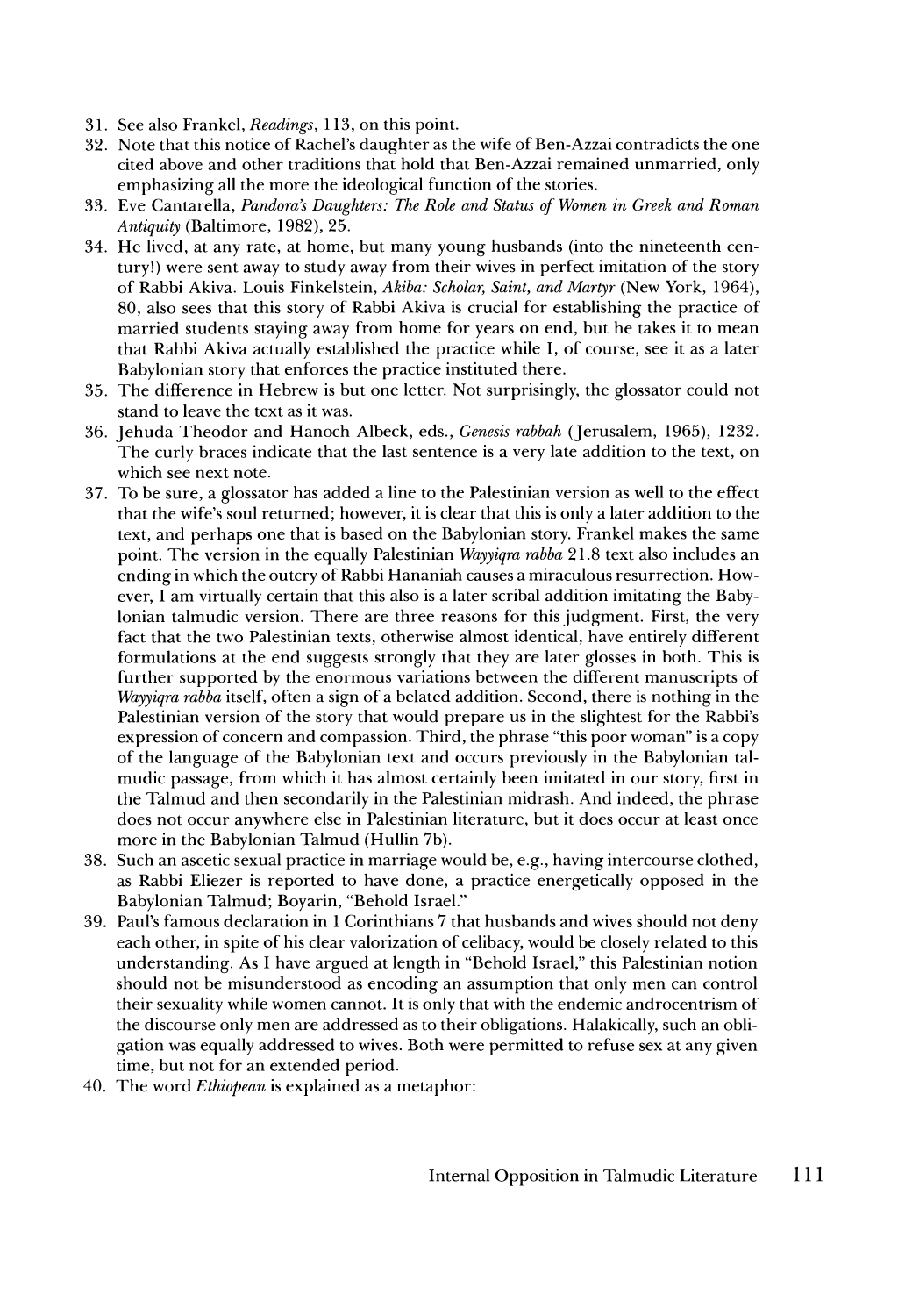The Ethiopean woman. But was she indeed Ethiopean, she was Midianite, as it says, "And the Priest of Midian had seven daughters" [Exod. 2.16]. So why does Scripture say, "Ethiopean," but to teach us that just as the Ethiopean is unusual for his skin, so was Tzipporah unusual for her beauty more than all the other women.

For he had married an Ethiopean woman. Why is it said again? Hasn't he already said, "with regard to the Ethiopean woman"? Why does Scripture say, "for he had married an Ethiopean woman"? There are women who are comely in their beauty but not in their deeds, in their deeds but not in their beauty, as it says, "like a gold ring in the nose of a pig is a beautiful woman without wisdom" [Prov. 11.22]. But this one was comely in her beauty and in her deeds; therefore it says, "for he had married an Ethiopean woman."

Since it is impossible to suppose that Tzipporah fits the normal denotative meaning of *Ethiopean*, the term is taken as a metaphor for distinctiveness, for being somehow unusual, a fairly common midrashic move. The midrash goes out of its way to read the attribution as positive, praising Tzipporah as both attractive and righteous, thus emphasizing all the more the injustice done to her by Moses' overzealous piety. As the Talmud remarks in another context, "Rabbi Yehoshua ben Levi said: Anyone whose wife is a fearer of Heaven and he does not sleep with her is called a sinner, as it says, 'And you shall know that your tent is at peace' [Job 5.25]"; Yevamoth 62b.

- 41. To be sure, modern grammatical analysis of Hebrew does not recognize this as an anomaly, arguing that in Hebrew, as in other Semitic languages, when a verb appears before two coordinated subjects it agrees with the first of them. However, as I have argued in my book Intertextuality and the Reading of Midrash (Bloomington, Ind., 1990), midrashic exegesis must be understood on the basis of the Rabbis' perceptions of Hebrew grammar and not ours, and the fact is that wherever this construction appears it is treated as having special meaning by the midrash. Furthermore, the continuation of the story suggests strongly that the rabbinic reading that Miriam was the instigator of this event is not overreading.
- 42. The literal translation would be "procreation"; however, as this text indicates and others as well, this is a rabbinic term for sexual intercourse, whether or not it results in pregnancy and indeed whether or not this is its primary aim. The implications of this linguistic usage will be considered in another context.
- 43. I.e., upon hearing they were prophesying she commiserated with their wives, thinking that now they would stop sleeping with them, as Moses had stopped sleeping with her.
- 44. I am aware, of course, that my statement here of the hermeneutics of midrash is highly oversimplified. It is dependent on my theory of midrash, as worked out in my book.
- 45. The use of the term *ventriloguy* indicates that one should not understand that there is an expression here of women's subjectivity; there is, however, a representation of an imagined women's subjectivity, an effort at empathy with women and one, moreover, with at least potential effect in actual marriage practices. Women are often represented in rabbinic texts as subjects. Their subjectivity is, however, as here, only represented as an object of rabbinic discourse.
- 46. The dating of the midrash is contested. I, paradoxically, am among those who are inclined to regard it as earlier than the Babylonian Talmud, in which case it could hardly be a polemic against the practice that I am claiming was instituted by the talmudic Rabbis; rather, it would be against other well-attested practices of mariage blanc among Jews and non-Jews at least as early as the first century. It becomes then a polemic against the Babylonian institution avant la lettre.
- 47. I would like to make clear the difference between my interpretative practice and that